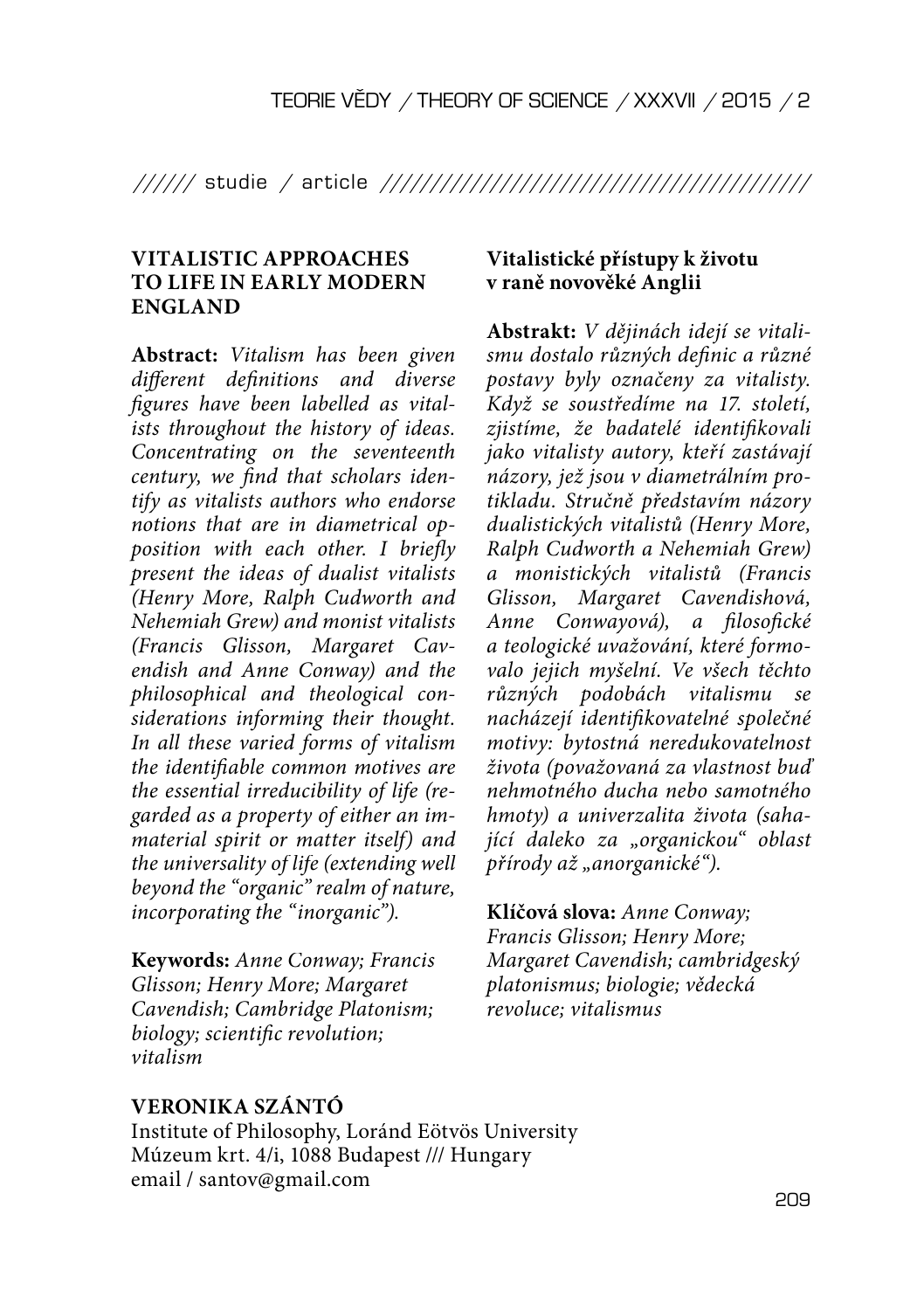#### The sciences of life and the scientific revolution

Few scholars would argue today that there was in the early modern era a revolution of the life sciences comparable to that of the physical sciences. Regarding biology, most accounts of the scientific revolution mention a few isolated discoveries, such as William Harvey's discovery of the circulation.<sup>1</sup> The lack of a thoroughgoing conceptual change (one of the three aspects of the process of the revolution, besides methodological and institutional change) is especially conspicuous. The role of the mechanical philosophy, the fundamental element of the revolution in the physical sciences, had let its impact felt early on, but its significance is nevertheless rather ambiguous. As Richard Westfall noticed, even though mechanical philosophy invaded the life sciences in the form of iatromechaninsm, it proved to be irrelevant: it did not contribute to the better understanding of vital phenomena, neither did it hinder observations and experiments that had been conducted anyway.<sup>2</sup> The most remarkable achievements, those of Fernel, Vesalius, Harvey etc. were performed within the old Aristotelian and Hippocratic-Galenic framework. 3

As Justin H. Smith pointed out, that biology as a discrete domain of science was non-existent in the seventeenth century and that no revolution actually took place, does not mean that natural philosophers were not inter-

This study was supported within the project of Education for Competitiveness Operational Programme (OPVK), Research Centre for the Theory and History of Science (Výzkumné centrum pro teorii a dějiny vědy), registration no. CZ.1.07/2.3.00/20.0138, co-financed by the European Social Fund and the state budget of the Czech Republic; and the Hungarian Scientific Research Fund (OTKA PD-105248).

 $1$  See for example: John HENRY, The Scientific Revolution and the Origins of Modern Science. London: Palgrave Macmillan 2008, p. 2. Mirko Grmek argued that a real (and a first) biological revolution took place in the seventeenth century, which he sees as the joint advancement of experiments, inductive methods and mechanical explanations in the period. Although with hindsight we can identify these developments as prerequisite for the later progress of the life sciences, it remains unclear in what sense did they revolutionize the science of the living in the seventeenth century. Mirko D. GRMEK, La première Revolution Biologique: Réflexions sur la Physiologie et la Médecine du XVIII Siècle. Paris: Editions Payot 1990. For a critique of Grmek's thesis see the review by Andrew PYLE, "Book Review: La première Revolution Biologique: Réflexions sur la Physiologie et la Médecine du XVIII Siècle." British Journal for the History of Science, vol. 24, 1991, no. 2, pp. 255-257.

<sup>2</sup> Richard S. WESTFALL, *The Construction of Modern Sciences*. New York: Wiley 1971, p. 104. <sup>3</sup> Phillip R. SLOAN, "Descartes, the Sceptics, and the Rejection of Vitalism in Seventeenth-Century Physiology." Studies in the History and Philosophy of Science, vol. 8, 1977, no. 1, p. 2  $(1-28)$ .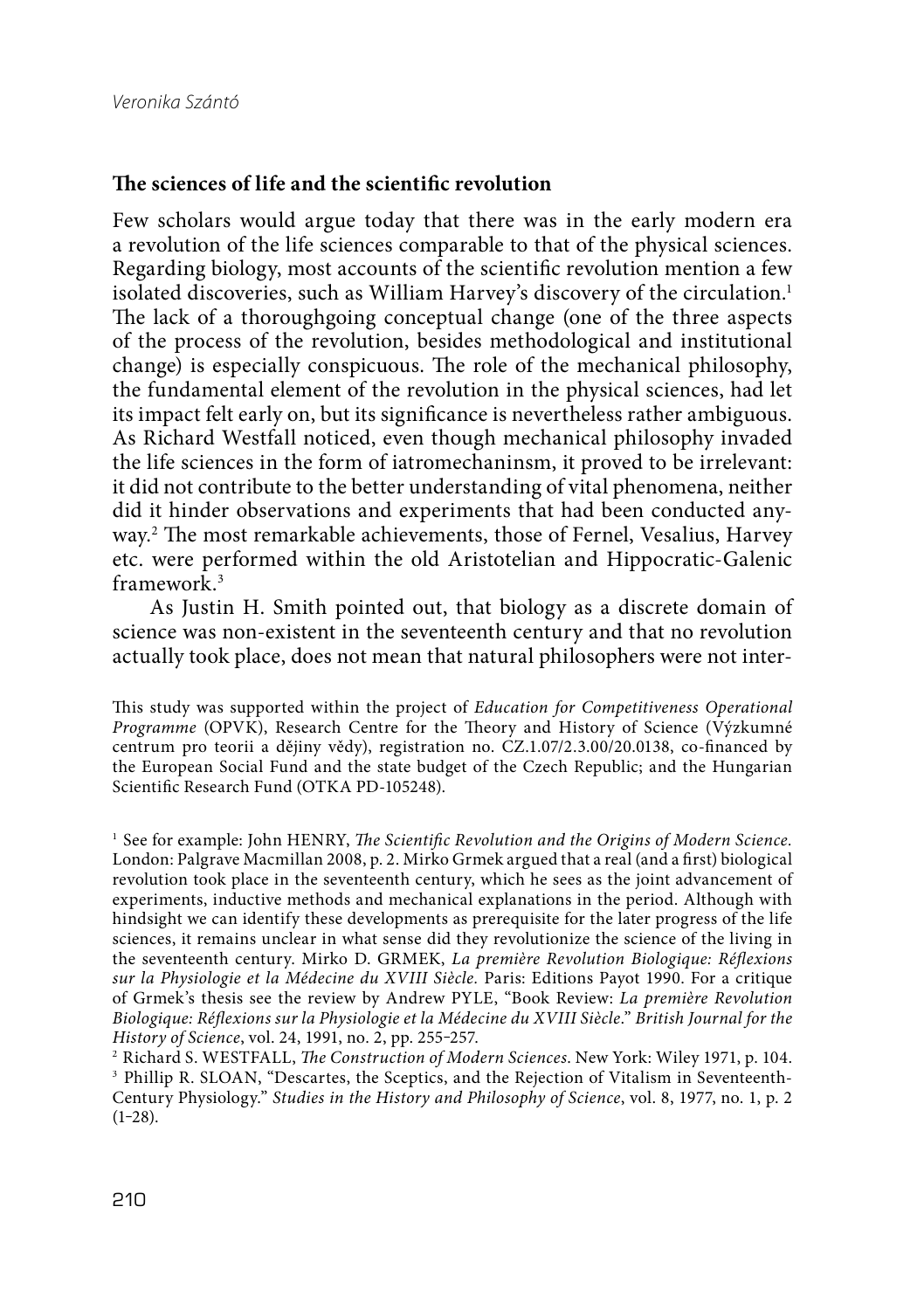ested in the living world.<sup>4</sup> On the contrary, huge efforts were concentrated on exploring the nature of life and the boundaries between the animate and the inanimate world. Such speculations and explorations were conducted in terms of metaphysics, natural philosophy, medicine (broadly conceived including anatomy, physiology, therapeutics and theoretical medicine), and, increasingly, chemistry. These domains, in so far as the phenomena of life were concerned, constituted the sciences of life.

Georges Canguilhem pointed at one of the most conspicuous differences between the patterns of the history of the physical sciences and the life sciences. As he observed, the history of biology has been displaying a dialectic movement between vitalism, considered to be predominant before the scientific revolution, and mechanism.<sup>5</sup> Vitalism, this allegedly outmoded and transcended philosophy of biology shows a remarkable endurance and vitality so much so that it has proven to be able to perform several resurgences, and to provoke attacks and refutations by mainstream reductionist science as late as the twentieth century. In contrast, science got rid of Aristotelian physics or phlogiston theory for good and no sensible scientist attempted their resurrection later. Thus vitalism, having been challenged in its Aristotelian form, safely survived the intellectual turmoil of the scientific revolution and for certain periods it could even take the upper hand over mechanism.

In this paper I focus on the second half of the seventeenth century when mechanical philosophy was on its way to become the mainstream philosophical discourse and started to invade even physiology and medicine. 6 I investigate the various philosophical (that is, chiefly metaphysical or distinctively speculative natural philosophical) approaches to life. Although it is hard or even impossible to distinguish between strictly philosophical and scientific approaches to life in this period, given the confines of the present study, I restrict my focus on the views of philosophers (or, as in the case of Francis Glisson and Nehemiah Grew, the speculative writings of physicians or natural historians) and leave out the rich and influential traditions of medical and alchemical vitalism, which were in fact, as it should

<sup>4</sup> Justin E. H. SMITH, Divine Machines: Leibniz and the Sciences of Life. Princeton – Oxford: Princeton University Press 2011, pp. 1ff. He also argues for the justifiability of speaking about biology in this era despite its obvious anachronism, an opinion with which I concur.

<sup>&</sup>lt;sup>5</sup> Georges CANGUILHEM, "Aspects of Vitalism." In: The Knowledge of Life. New York: Fordham University Press 2008, pp. 59-74.

 $6$  On the rise of mechanism in the life sciences, see Theodore BROWN, The Mechanical Philosophy and the "Animal Oeconomy". New York: Arno Press 1981.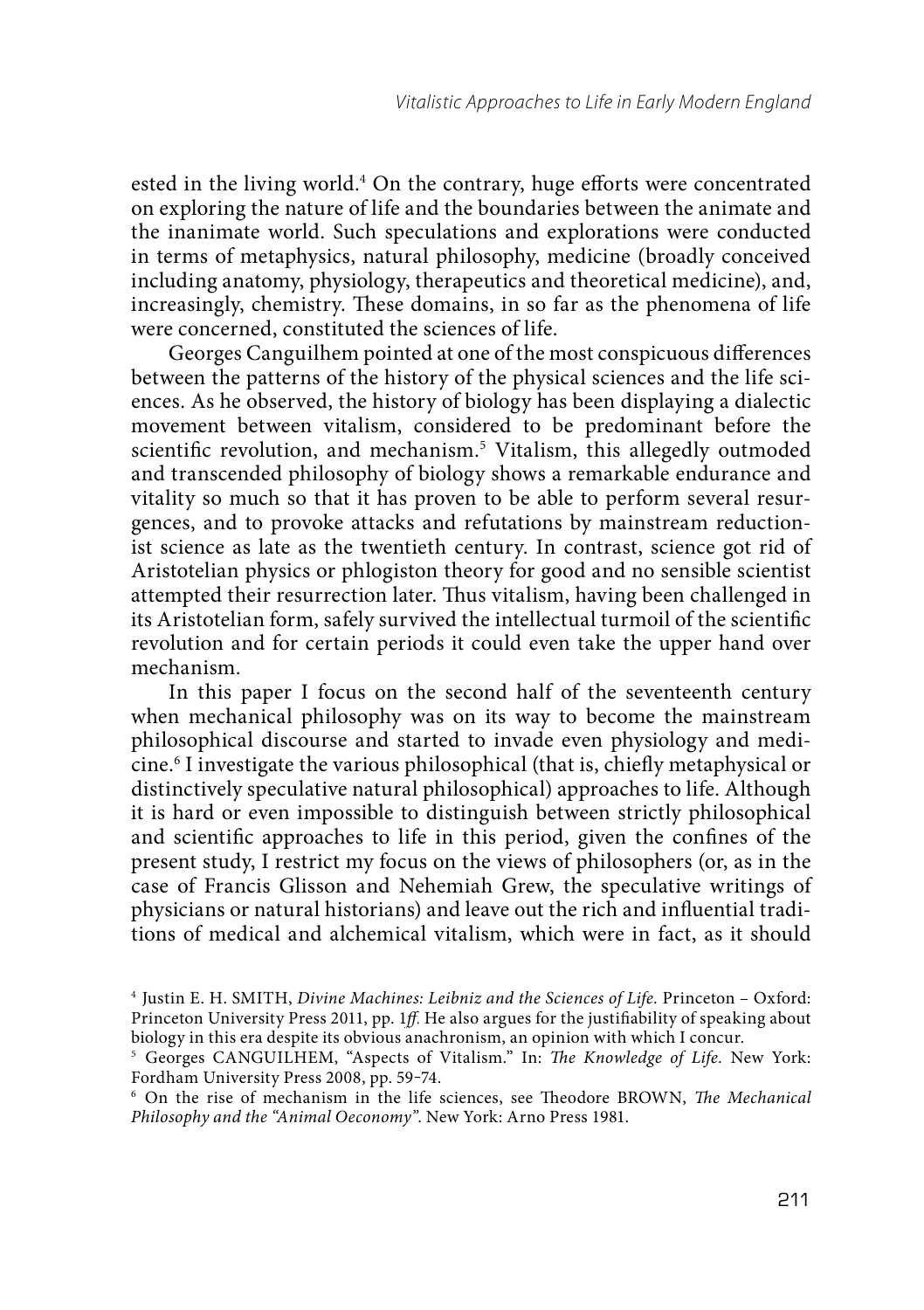be kept in mind throughout, closely bound up with the development of the philosophical ideas presently under discussion. Without intending to give a comprehensive and exhaustive account even of the thus artificially isolated philosophical approaches themselves, which would alone require at least an entire monograph, I set out only to identify major patterns and strategies that were employed to deal with the question of life without falling back upon Aristotelian notions and, at the same time, to avoid the scientific weaknesses and theological dangers posed by Cartesian and Hobbesian mechanism.

## The meanings of vitalism

Though the notion of mechanism or mechanical philosophy is not free from ambiguities and complications, at least at this level of generality it seems to be less problematic compared with vitalism.7 In the early modern period a number of natural philosophers identified themselves as mechanical philosophers and on the level of definition they were more or less in agreement as to what mechanical natural philosophy meant. According to Robert Boyle mechanical philosophy explains natural phenomena in terms of the "mechanical affections of matter" by which he means size, shape, motion (and rest) of the material particles. 8

The case of vitalism is more complicated as the term did not exist in the period under scrutiny.<sup>9</sup> To vitalism various meanings have been attached, sometimes contradictory ones. Now I don't even attempt to enumerate them, nor do I come up with a solution to this semantic conundrum. So long as one precisely defines what one means by the term and uses it consistently,

<sup>7</sup> For the problematic nature of mechanism in modern life science, see for example Garland F. ALLEN, "Mechanism, Vitalism and Organicism in Late Nineteenth and Twentieth-Century Biology: The Importance of Historical Context." Studies in History and Philosophy of Biological and Biomedical Sciences, vol. 36, 2005, no. 2, pp. 261-283.

<sup>8</sup> Robert BOYLE, "An Introduction to the History of Particular Qualities (1671)." In: STEWART, M. A. (ed.), Selected Philosophical Papers of Robert Boyle. Indianapolis – Cambridge: Hackett Publishing Company 1991, p. 105. To these catholic affections of matter Boyle adds seven "not altogether yet almost as catholic" principles (such as position, order and texture) that yield eleven principles "so fruitful that from their various associations may result a much vaster multitude of phenomena" and qualities observable in the natural world. Ibid., p. 107.

<sup>&</sup>lt;sup>9</sup> The term "vitalism" was coined by Charles-Louis Dumas at the beginning of the nineteenth century. See Peter Hanns REILL, "The Construction of the Social Sciences in Late Eighteenth and Early Nineteenth Century Germany." In: WITTROCK, B. – HEILBRON, J. – MAGNUSSON, L. (eds.), The Rise of the Social Sciences and the Formation of Modernity. Dordrecht: Springer 1998, p. 110, 134, note 11 (107-140).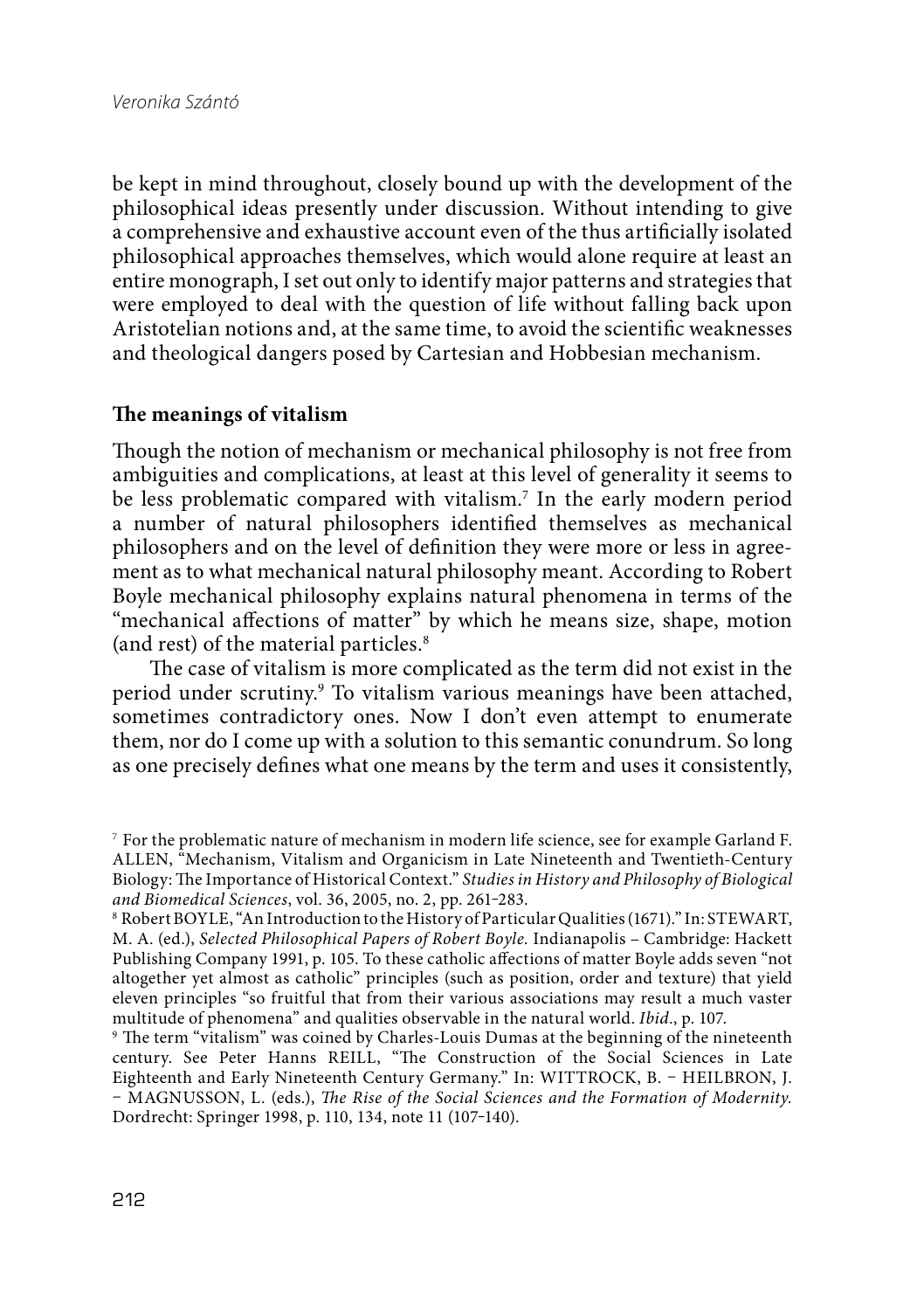discussion remains possible even between scholars employing different definitions. However, as Lester King warned, labels, though useful, can be tyrannical if they reify into strict disjunctive oppositions where none had existed.<sup>10</sup> Labelling by the term "vitalism" such diverse figures as Plato, Aristotle, Hippocrates, Jan Baptista van Helmont, Thomas Willis, Georg Ernst Stahl, Paul-Joseph Barthez and Hans Driesch, as Canguilhem does, indicates that the term actually hides more than it reveals. However, beyond the often contested categorization of particular figures, scholars usually agree that vitalists have in common that they believe that life cannot be understand in terms of, or more precisely, cannot be reduced to, properties of matter. Accordingly, Canguilhem says that "it is nonetheless a fact that, in general and as a consequence of the signification it acquired in the eighteenth century, the term vitalism is appropriate for any biology careful to maintain its independence from the annexationist ambitions of the sciences of matter."11

This independence from mere matter usually manifests itself in the presupposition of the existence of "something other" than matter, a vital principle, an animating substance, an entelechy. Thus, vitalism is often understood as a dualistic philosophy. In later history self-conscious vitalists such as Barthez and Driesch, both of whom posited an autonomous vital agent responsible for the specific characteristics of living beings, substantiate this claim. Similarly, Henry More the seventeenth century Cambridge Platonist philosopher can be designated as vitalist on account of his doctrine of the spirit of nature, an immaterial agent governing material nature.<sup>12</sup>

However, one does not have to dig too deeply in the relevant secondary literature to find a diagonally opposite interpretation. Carolyn Merchant identifies the contemporary critics of early (Cartesian and Hobbesian) mechanical philosophy as belonging to two major camps: the Cambridge Platonists, who were dualists (though their dualism differed significantly from Cartesianism), and the vitalists. In contrast to the dualism of Cambridge Platonism, vitalists "affirmed the life of all things through a reduction of the

 $10$  Lester KING, The Philosophy of Medicine: The Eighteenth Century. Cambridge, MA - London: Harvard University Press 1978, p. 95. King speaks here of iatromechanism and iatrochemistry. <sup>11</sup> CANGUILHEM, "Aspects of Vitalism," p. 60.

 $12$  Henry More is called vitalist by, among others, Alexander Jacob in his edition of More's Immortality of the Soul (Alexander JACOB, More's Immortality of the Soul. Dordrecht: Martinus Nijhoff Publishers 1987). More and Nehemiah Grew are associated with vitalism by Brian Garrett, see Brian GARRETT, "Vitalism and Teleology in the Natural Philosophy of Nehemiah Grew (1641–1712)." British Journal for the History of Science, vol. 36, 2003, no. 1, pp. 61-83.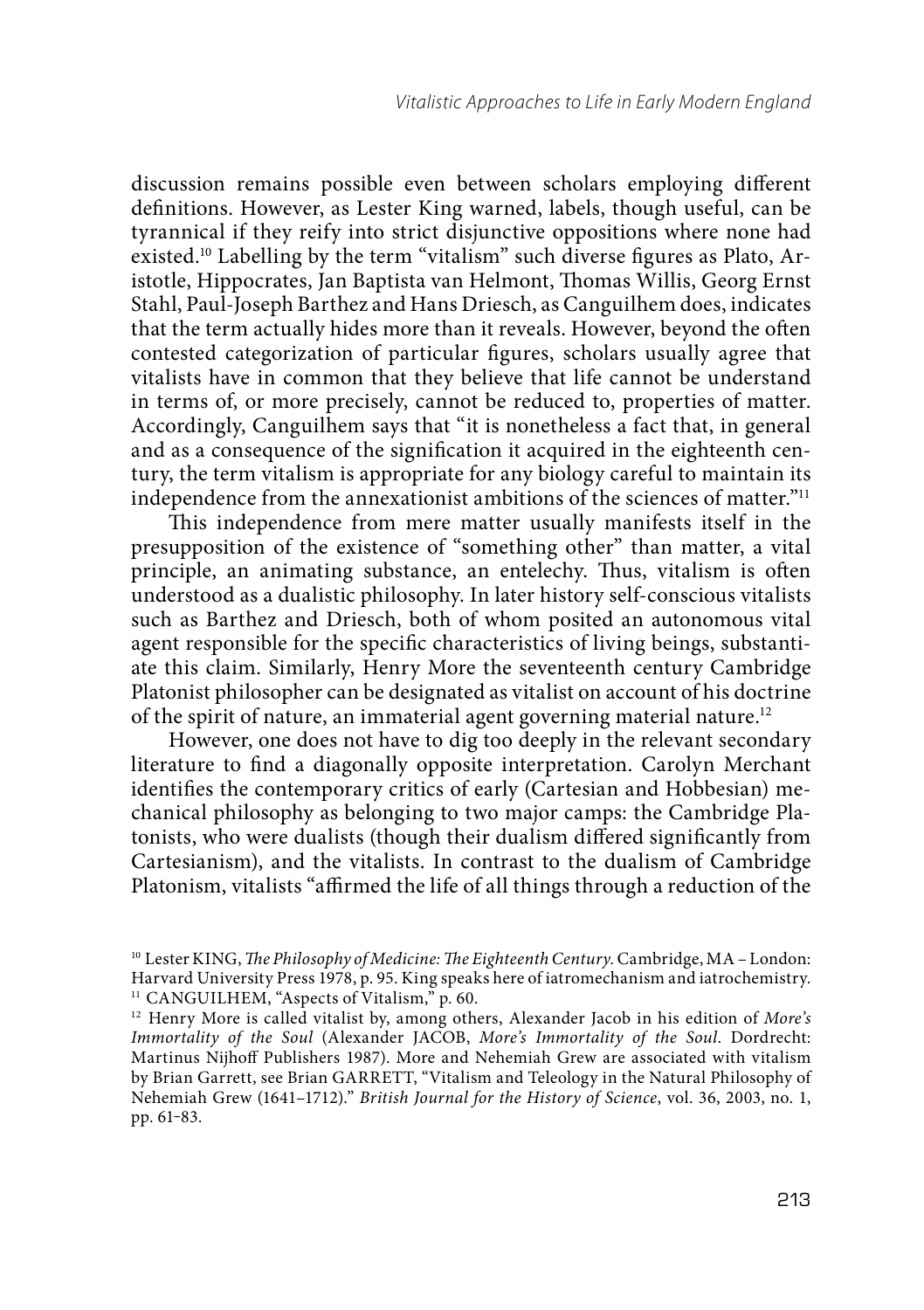Cartesian dualism to the monistic unity of matter and spirit."13 According to Merchant, the proponents of vitalism include Francis Glisson, Francis Mercury van Helmont, Anne Conway and Gottfried Wilhelm Leibniz. Other scholars studying seventeenth century thought also identify vitalism with a monistic materialism. Stephen M. Fallon defines vitalism as "the belief that life is a property traceable to matter itself rather than to either the motion of complex organizations of matter or an immaterial soul,"14 and he includes Francis Bacon, William Harvey, Anne Conway and John Milton in this current of thought. Following both Merchant and Fallon, John Rogers also highlights the monistic aspect of vitalism, that conceives of material substance as a "unity of matter and spirit" and "a self-active entity."<sup>15</sup> In Rogers's view the "premier vitalist theorists" are Jan Baptista van Helmont (father of Francis Mercury), William Harvey and Francis Glisson but he also includes (actually his main concern are) John Milton, the Digger leader Gerrard Winstanley and Margaret Cavendish. Thus, in contrast to Canguilhem's characterization of vitalism in the eighteenth century and beyond, at least some scholars see seventeenth century vitalism not as attempting to demarcate itself from the sciences of matter but as a science of matter itself, albeit a science of matter very different from mechanical natural philosophy.

Thus, under the rubric of vitalism we find thinkers who not only differed here and there but who espoused diametrically opposite metaphysical stances. The vitalism of Glisson, Conway and Cavendish is monistic, according to them matter as such is active and is endowed with vital properties. The Cambridge Platonists and their followers, on the other hand, are dualists. According to them, matter is inert and passive, vital functions and activity are attributable to immaterial spiritual beings. Interestingly, they concur with strict mechanism in that, properly speaking, matter cannot be said to be alive. This explains Henry More's qualified enthusiasm for Cartesian philosophy which monistic vitalist thinkers never had the chance to elicit in him, even though nowadays both Cambridge Platonists and monist vitalists are often subsumed under the heading "vitalism" together.<sup>16</sup> On the

<sup>&</sup>lt;sup>13</sup> Carolyn MERCHANT, "The Vitalism of Anne Conway: Its Impact on Leibniz's Concept of the Monad." Journal of the History of Philosophy, vol. 17, 1979, no. 3, p. 255 (255–269).

<sup>&</sup>lt;sup>14</sup> Stephen M. FALLON, Milton among the Philosophers. Ithaca - London: Cornell University Press 1991, p. 111.

<sup>&</sup>lt;sup>15</sup> John ROGERS, *The Matter of Revolution: Science, Poetry, and Politics in the Age of Milton.* Ithaca – London: Cornell University Press 1996. p. 10.

<sup>&</sup>lt;sup>16</sup> Discussing Ralph Cudworth's True Intellectual System, John Sellars also points out that from the Cartesian Cudworth's perspective, mechanical corpuscularian materialism has at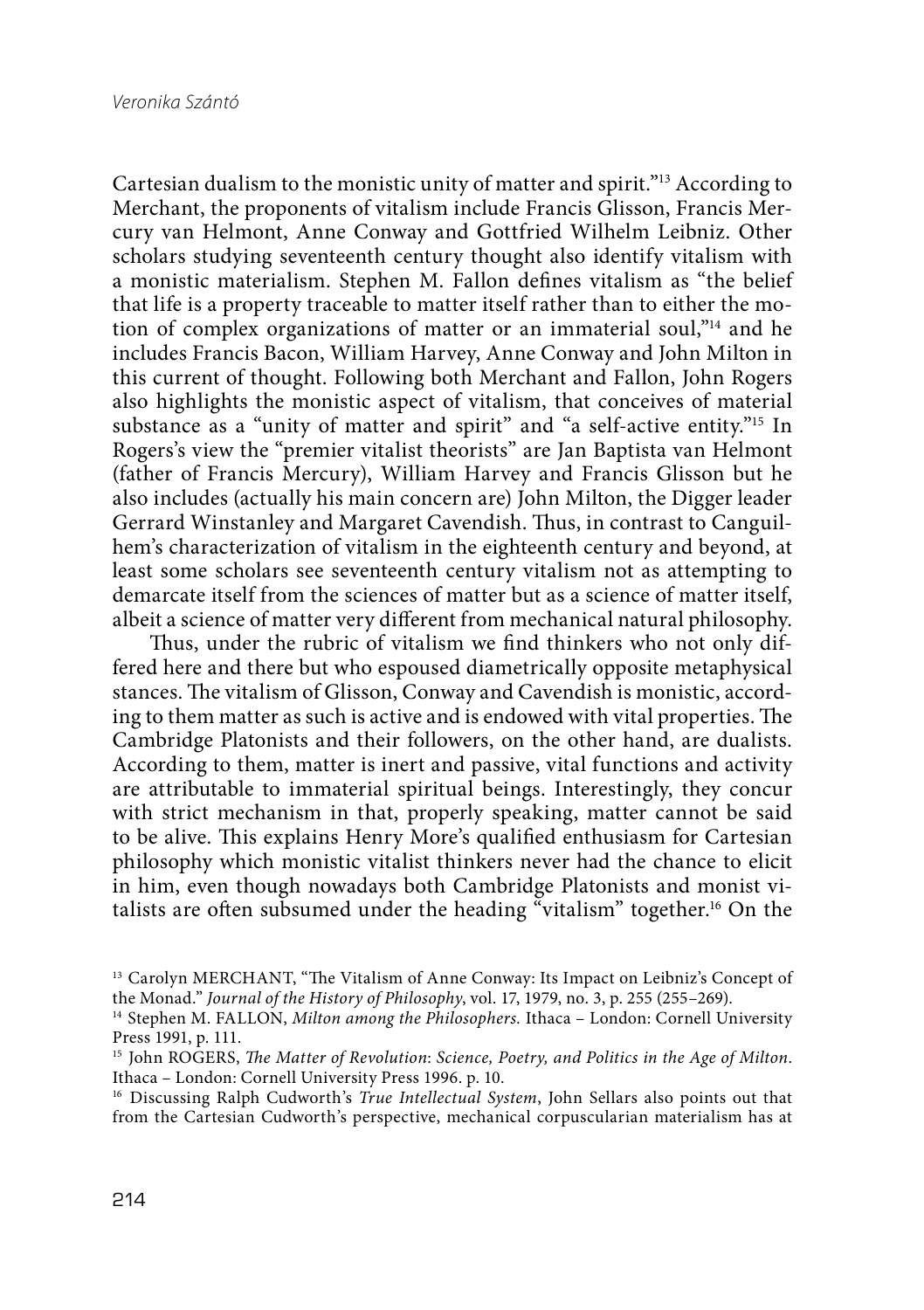other hand, in the eye of More and other dualists, Cartesian mechanism wrongfully perverted, or Hobbesian mechanism as it is, can pose a similar threat to monistic vitalism. From their perspective, the suggestion that matter (together with the laws of nature governing it) is self-sufficient and capable of bringing about natural order (which the Cambridge Platonists flatly reject) is obviously atheistic. The autonomy of matter undermines the belief in God and divine providence and destroys the moral order. Perhaps there is no more powerful contemporary articulation of the fears of the Cambridge Platonists and other critics of theories involving self-organizing autonomous matter than the words with which Satan justifies his rebellion in Milton's Paradise Lost. Satan rejects that he was created by God and that he has a concomitant obligation to obey his creator. Instead, he claims that he and his fellow rebels emerged from unformed matter by virtue of their own power inherent in them as material beings: "We know no time when we were not as now; / Know none before us, self-begot, self-rais'd / By our own quick'ning pow'r [...]".<sup>17</sup> That in the philosopher-poet's imagination the deadliest rebellion in history was justified by the doctrine of self-organizing matter (leaving aside for now the moot question of Milton's own sympathies) indicates the theological and moral import of this doctrine.

### **Dualistic vitalisms**

Whereas the assertion that bodies qua bodies cannot be alive meant for the Cartesians the elimination of the living as a natural kind,<sup>18</sup> it prompted the Cambridge Platonists and their followers to introduce a universal vital substance that animates the world. One of the most eloquent promoters of the notion of the Spirit of Nature in the second half of the seventeenth century was the Cambridge Platonist philosopher and theologian Henry More (1614-1687). Having abandoned his youthful endorsement of a kind of monistic philosophy in the 1640s and early 1650s, in his mature years he posited an intermediate agent between God and the material world, which he called the Spirit of Nature and defined thus:

least partial truth in it as a component of an incorporealist, theologically sound system. John SELLARS, "Is God a Mindless Vegetable? Cudworth on Stoic Theology." Intellectual History Review, vol. 21, 2011, no. 2, pp. 121–133.

<sup>17</sup> John MILTON, Paradise Lost, Book V, 859–861.

<sup>&</sup>lt;sup>18</sup> Dennis DES CHENE, Spirits and Clocks: Machine and Organism in Descartes. Ithaca – London: Cornell University Press 2001, p. 2.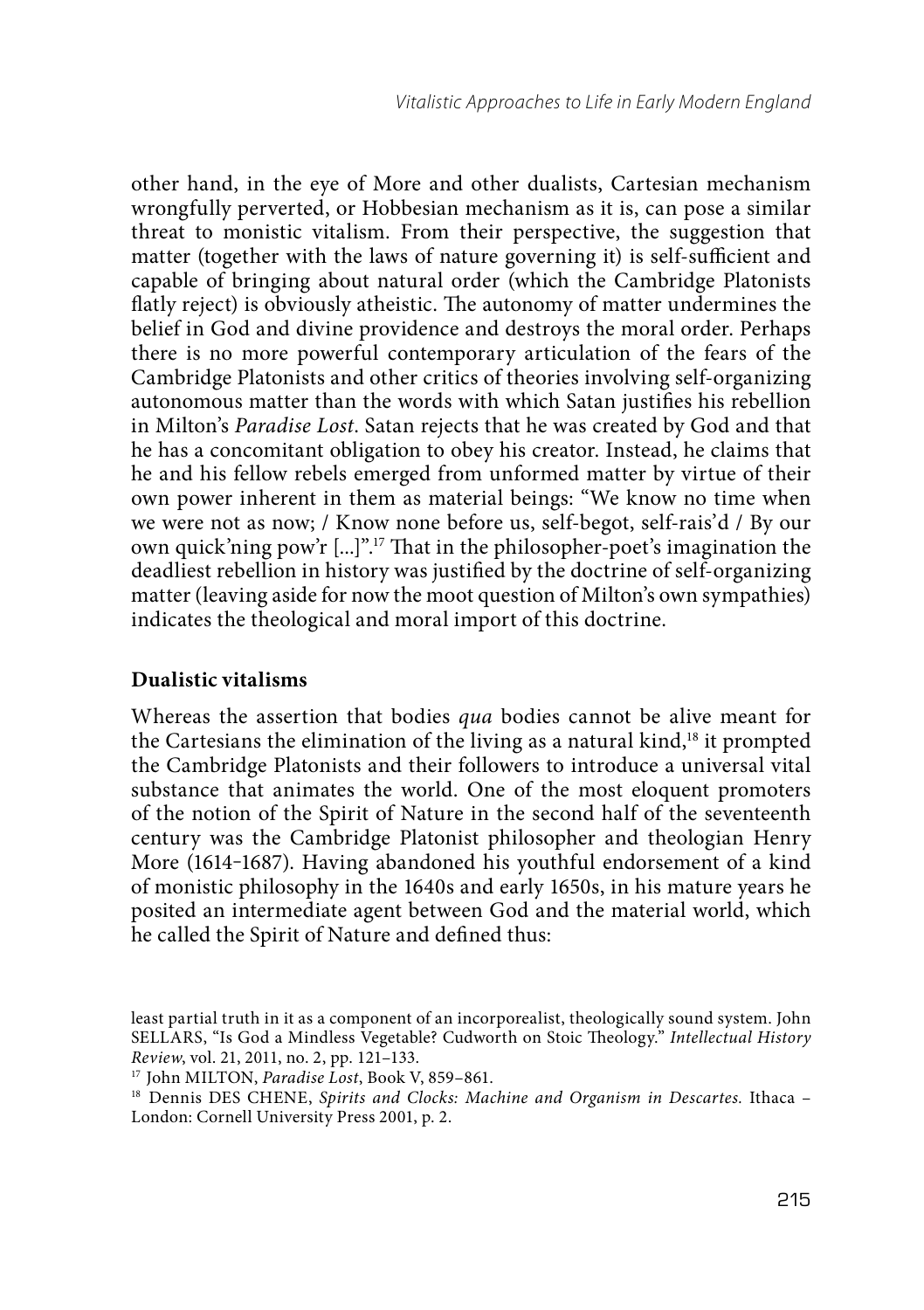A substance incorporeal, but without Sense and Animadversion, pervading the whole Matter of the Universe, and exercising a Plastical power therein, according to the sundry predispositions and occasions in the parts it works upon, raising such Phaenomena in the World, by directing the parts of the Matter and their Motion, as cannot be resolved into mere Mechanical powers. 19

This spirit, as spiritual substances (including animal and human souls) in general, is penetrable and indiscerpible (indivisible), that it, its essence is diametrically opposed to that of material substance which is impenetrable and discerpible. Thus, in sharp contrast to Cartesian metaphysics, More held that *both* matter and spirit are extended.<sup>20</sup> More importantly to our present concern, he attributes life and movement to spirit alone while he categorically deprives matter of them. Matter is defined by him as a substance " $\sigma f$  itself altogether destitute of all Perception, Life, and Motion."<sup>21</sup> These properties belong to spirit, which has "immediate Properties whereby it is understood to have Life intrinsically in *itself*, and the faculty of *moving*; which in some sence is true in all Spirits whatsoever, forasmuch as Life is either Vegetative, Sensitive, or Intellectual."<sup>22</sup> As Jasper Reid has pointed out, "from More's point of view, to have the power to animate a body was just what it was to be a spirit. Hence, there was no more need for More to explain how a soul could act on matter than there was for Descartes to explain how a soul could think."23 In other words, the phenomenon of life, being an inherent irreducible property of spirit, does not require further explication.<sup>24</sup>

<sup>21</sup> MORE, The easie, true, and genuine Notion, and a Consistent Explication of the Nature of a Spirit, p. 140.

 $22$  Ibid., p. 144 (italics in the original).

<sup>23</sup> Jasper REID, *The Metaphysics of Henry More*. Dordrecht: Springer 2012, pp. 239-240.

<sup>24</sup> More at first introduced a host of different, individual spiritual substances that animate plants, animals, human beings and also intervene in the physical process where mechanical operations prove insufficient. Later, with the introduction of a single all-pervading spiritual substance he

<sup>&</sup>lt;sup>19</sup> Henry MORE, *The Immortality of the Soul.* Dordrecht: Martinus Nijhoff Publishers 1987 [1659], Book III. Chapter 12,  $\delta$ 1, p. 254 (italics in the original).

<sup>&</sup>lt;sup>20</sup> More called nullibism the view according to which spiritual substances are not extended, thus they are nowhere in space, and he exerted considerable effort to refute it. See More's The easie, true, and genuine Notion, and a Consistent Explication of the Nature of a Spirit, printed in Joseph GLANVIL, Saducismus Triumphatus. London: James Collins 1681, 99-180. He readily endorsed the consequence that God is also extended, although he insisted that God, just like spirits in general, is strictly immaterial. Yet on account of his insistence on the spirits' extension and also its "spissitude" (its ability to dilate and contract), there are traces of a paradoxical quasi-materialism in More's writings, pointed out by John Henry; see John HENRY, "A Cambridge Platonist's Materialism: Henry More and the Concept of Soul." Journal of the Warburg and Courtauld Institute, vol. 49, 1986, pp. 172-195.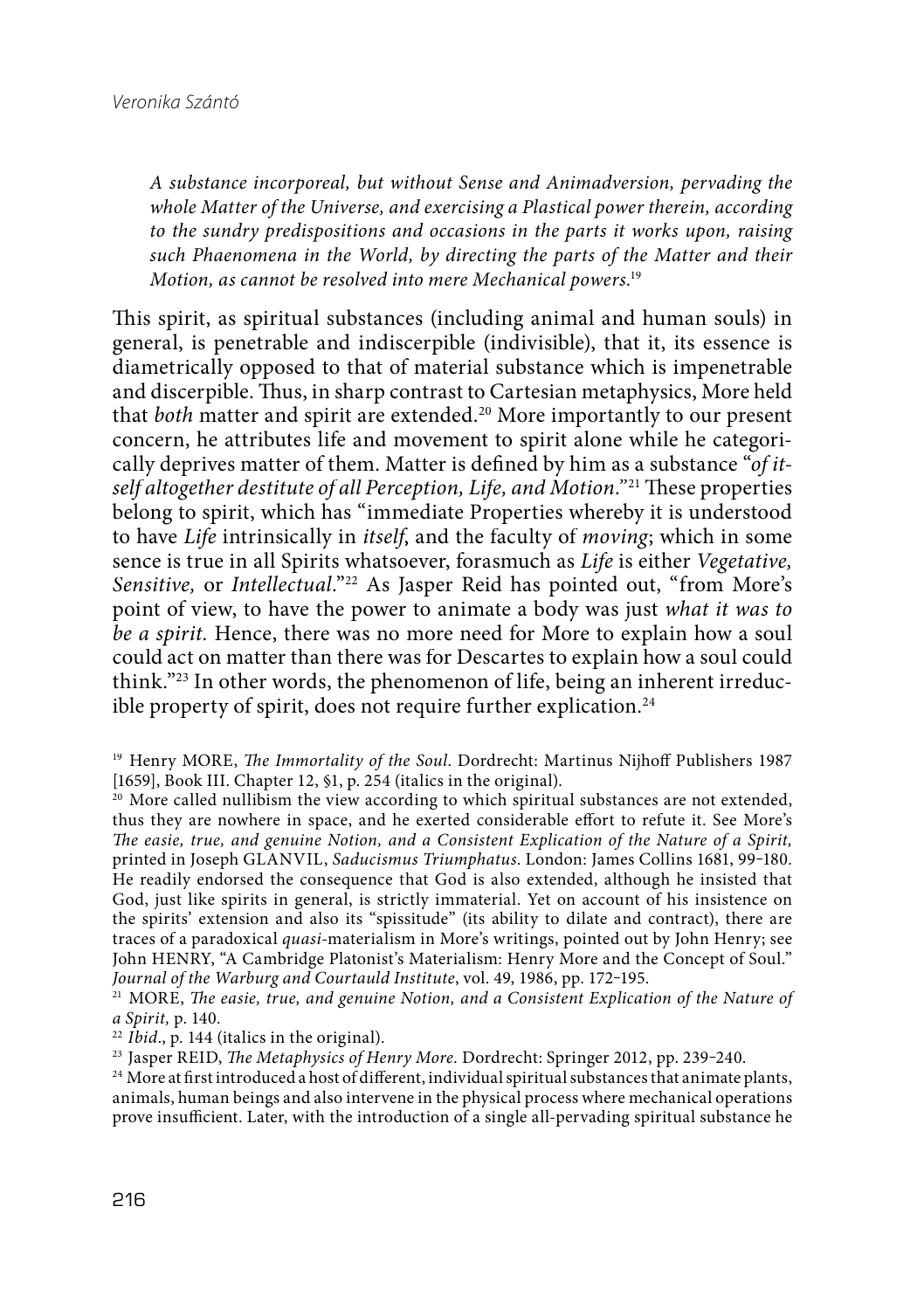What called for explanation, as it is usual in dualist systems, was the interaction between the corporeal and the material substance. At this point More introduced the notion of vital congruity:

It is plain therefore, that this Union of the Soul with Matter does not arise from any such gross Mechanical way, as when two Bodies stick one in another by reason of any toughness and viscosity, or streight commissure of parts; but from a congruity of another nature, which I know not better how to term then Vital: which *Vital Congruity* is chiefly in the *Soul* it self, it being the noblest Principle of Life; but is also in the *Matter*, and is there nothing but such modification thereof as fits the Plastick part of the Soul, and tempts out that Faculty into act. Not that there is any Life in the Matter with which this in the Soul should sympathize and unite; but it is termed Vital because it makes the Matter a congruous Subject for the Soul to reside in, and exercise the functions of life. For that which has no life it self, may tie to it that which has.<sup>25</sup>

Thus, according to More, soul is able to prepare matter suitable to its own residence therein. As it might be suspected (and we shall see it in the example of Anne Conway), monistic vitalists found this account of the interaction between two substances wanting, to say the least.

During his intellectual development, More became increasingly restrictive as to the scope of mechanical explanations of physical phenomena. He pointed out many times that a number of physical phenomena are inexplicable in mechanistic terms and by the late 1660s he came to the conclusion that "there is no purely Mechanicall Phenomenon in the whole Universe."26 In his correspondence with Henry Hyrne, he made clear what he meant by "pure mechanism":

supposing so much motion in the World as there is, the mere rumblement of  $y^e$ matter with this motion will generate all  $\mathrm{y}^\mathrm{e}$  corporeall Phaenomena in  $\mathrm{y}^\mathrm{e}$  world," stating that this view tends to "Atheisme" as it might imply that "that ye world generated it self. 27

reduced the number of entities while at the same time extended the sphere of spiritual agency to the whole of nature. The Spirit of Nature by itself accounted for plant growth and also many physical processes, while only animal and human souls retained their individuality.

 $27$  As cited in GABBEY, "Henry More and the Limits to Mechanism," pp. 26-27. Here More identifies himself with the view he calls "mixt Mechanicall Philosophy."

 $25$  MORE, The Immortality of the Soul, Book 2, Chapter 14,  $\S$ 8–9, p. 158 (italics in the original). <sup>26</sup> Henry MORE, *Divine Dialogues*, vol. 1, 1668, as cited in Alan GABBEY, "Henry More and the Limits of Mechanism." In: HUTTON, S. (ed.), Henry More (1614-1687): Tercentenary Studies. Dordrecht: Kluwer 1990, p. 25 (18-35).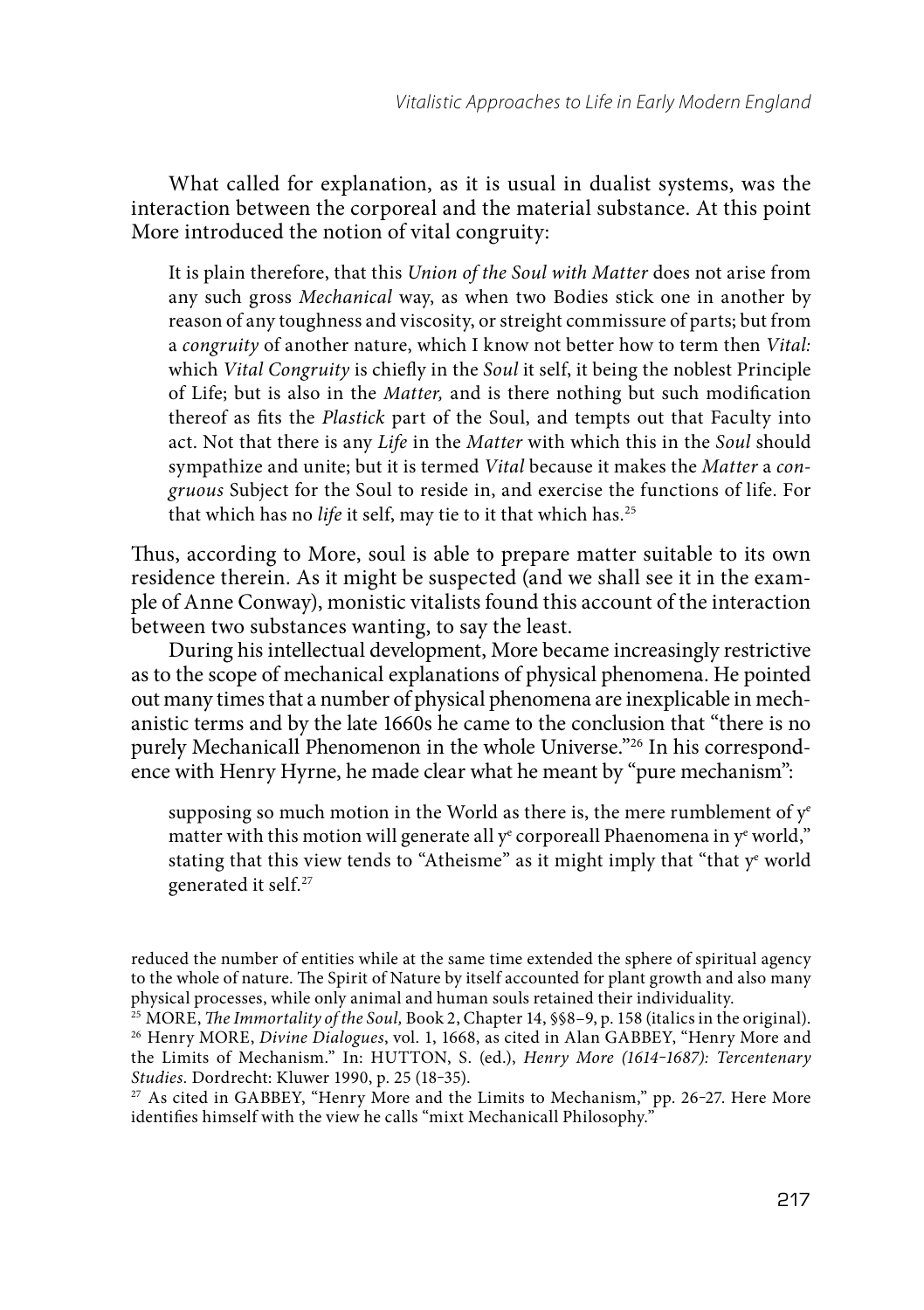Yet as we shall see, according to More hylozoic or monistic vitalism poses as great (if not even greater) threat to true religion as strict mechanism. As he put it referring to Francis Glisson (to whom I shall return below), "for that Hypothesis, if it were true, were as safe, if not a safer Refuge for Atheists, then mere Mechanick Philosophie is."28 For More only the continual supervision of an all-pervading, animating but unconscious spiritual substance, this blind executioner of the divine ordinances, can guarantee the maintenance of order and harmony in the universe that, by virtue of this universal spiritual substance, itself obtains the character of a living being, like "one large Zoophyton or a Plant-Animal."29

In the natural philosophy of an eminent follower of the Cambridge Platonists, the botanist Nehemiah Grew (1641-1712) the idea that matter cannot be subject of life is even more emphatic. Grew says, "we must allow the being of a Substantial Principle, distinct from Body, as the proper and immediate Subject of Life."<sup>30</sup> As "Body cannot be vital," the existence of a vital substance, distinct from the corporeal substance, is necessary. Grew writes, "without a Substantial Principle, as the proper Subject of Life, distinct from Body: There could be no Living, much less any Sensible, Thinking, or Reasonable Thing."<sup>31</sup> He demonstrates this claim by refuting one by one each item on a supposedly exhaustive list containing the attempts to derive life directly from matter. He suggests four possibilities for how life could theoretically be attributed to the corporeal substance: matter is either regarded as "Subtilized, or as Organized, or as moved, or as Endowed with Life."<sup>32</sup>

 Grew ascribes the view that animal life consists in subtle, ethereal matter to Descartes and Thomas Willis.<sup>33</sup> Grew argues that by merely increasing

<sup>&</sup>lt;sup>28</sup> Henry MORE, Annotations upon the Discourse of Truth. In: Joseph GLANVIL - George RUST, Two Choice and Useful Treatises. London: James Collins and Sam Lowndes 1682, p. 192-193, as cited in HENRY, "Medicine and Pneumatology," 38-39.

 $29$  MORE, Annotations upon the Discourse of Truth, p. 244, as cited in REID, The Metaphysics of Henry More, p. 343.

<sup>&</sup>lt;sup>30</sup> Nehemiah GREW, Cosmologia Sacra, or a Discourse of the Universe as it is the Creature and Kingdom of God. London: W. Rogers, S. Smith and B. Walford 1701, p. 34.

 $31$  *Ibid.*,  $32$ .

 $32$  Ibid.

<sup>&</sup>lt;sup>33</sup> It is interesting to note that Willis, considered a vitalist by Canguilhem, is associated to Descartes, the arch-mechanist by a near-contemporary of both. John Ray, the natural historian and physico-theologist, himself a supporter of Cudworth's plastick nature, also lumps Willis together with Descartes and Gassendi as those who taught that animals are "mere machines." John RAY, The Wisdom of God Manifested in the Works of the Creation. London: William Innys 1714, p. 54. (The book was first published in 1692.)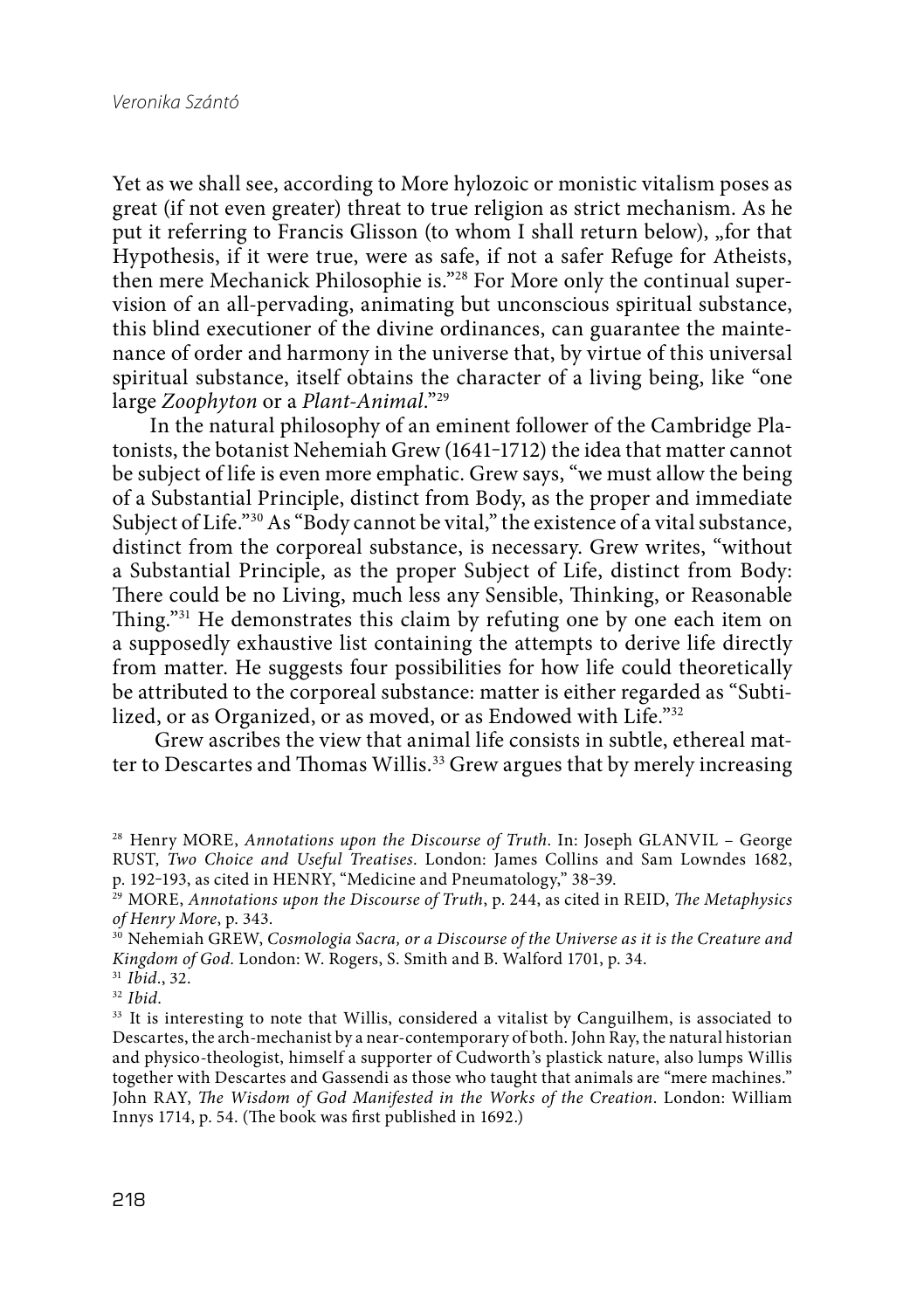the subtlety of material substance life cannot emerge, because subtilization is nothing more than division, and the division of dead matter will always result in dead matter. Moreover, subtlety allows for degrees which would entail that life is also a matter of degree, and we should suppose that drops of mist or a heap of sand have more or less life in them. Similar line of reasoning applies for organization and movement: being differently sized, figured, mixed, or moved cannot bring about the qualitatively different property of life, and these views would also imply that every corporeal thing, in so far as they are figured or moved etc., should have more or less life in them, which is obviously absurd.34 Neither can matter be productive or receptive of life. It cannot be productive of life because it even cannot be productive of motion (which Grew demonstrated in an earlier chapter). Body can be receptive of motion (from God), but not of life, otherwise every atom could be living in the same manner as every atom can be moving. Grew thus concludes that

[t]o avoid which Absurdity, we must allow the being of a Substantial Principle, distinct from Body, as the proper and immediate Subject of Life. Or, that as Body, is the proper and immediate Subject; of any Species of Motion: So there ought to be such a Substantial Principle, as may be the proper and immediate Subject, not of one only, but of any Species of Life. What therefore Motion is, to all Bodies; that Life is, *suo modo*, to all the Species of Vital Substance.<sup>35</sup>

Grew, again, felt that life is an essentially irreducible property of this substance so that it cannot (and need not) be further analyzed.

According to Ralph Cudworth (1617-1688), the most prominent Cambridge Platonist besides More, atheists are always materialists (or corporealist, as he calls them), whereas incorporealists (those who accept the existence of incorporeal substances) are never atheists.<sup>36</sup> Thus, one who intends to refute atheism, and this was Cudworth's objective in his True Intellectual System of the Universe (1678), has to refute materialism and demonstrate the existence of incorporeal substances. Cudworth first identifies four types of atheistic philosophies, all of which are rooted in antiquity: Anaximandrian or hylopathic, Democritical or atomostic, Stoic or cosmoplastic, and Stratonian ot hylozoic.<sup>37</sup> The first two types hold that matter is "dead and

<sup>&</sup>lt;sup>34</sup> Ibid., p. 33.

 $35$  Ibid., p. 34.

<sup>&</sup>lt;sup>36</sup> Cudworth allows that corporealists are not necessarily atheists but he deems their conception of a corporeal and anthropomorphic deity childish. Ralph CUDWORTH, The True Intellectual System of the Universe. Vol. 1. London: Thomas Tegg 1845, Chapter 3, § 30, p. 202.

 $37$  Ibid., pp. 199-200.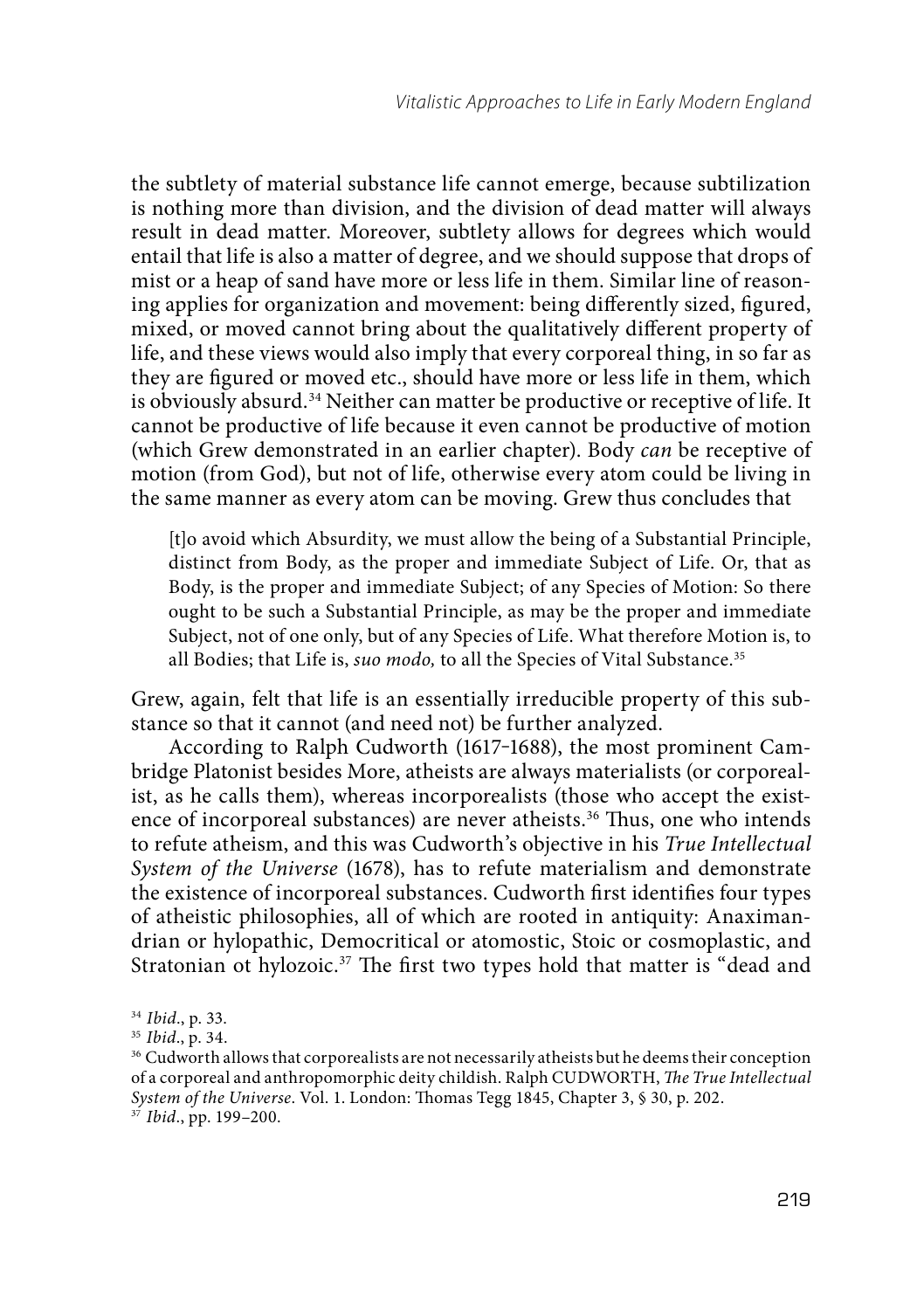stupid," the third type regards matter "plastic" but "senseless," while hylozoism "attributes to all matter, as such, a certain living and energetic nature, but devoid of animality, sense and consciousness."38 Although this life that hlyozoists wish to attribute to matter is only "natural" and "plastic," matter is claimed to able to organize itself into higher levels of complexity and thus to perform higher functions (such as sense and cognition):

All parts of matter being supposed able to form themselves artificially and methodically (though without any deliberation or attentive consideration) to the greatest advantage of their present respective capabilities, and therefore also sometimes by organization to improve themselves further into sense and selfenjoyment in all animals, as also to universal reason and reflexive knowledge in men; it is plain, that there is no necessity at all left, either of any incorporeal soul in men to make them rational, or of any Deity in the whole universe to solve the regularity thereof.39

In the Preface Cudworth remarks that hylozoism, originally an ancient doctrine, had been lying dormant until recently, when it was "awakened" and "revived" by some

who were so sagacious as plainly to perceive that the atomic form could never do their business, nor prove defensible, and therefore to carry on this attempt to carry on this cause of atheism, in quite a different way, by the life and perception of matter, and also that this, in all probability, would ere long publicly appear upon the stage, though not barefaced, but in disguise. 40

This is probably a reference to Francis Glisson's Latin treatise On the Energetic Nature of Substance published in 1672.<sup>41</sup>

### **Monistic vitalisms**

The Cambridge physician Francis Glisson's (1597–1677) hylozoic materialism, also called energetic corpuscularianism, conceives of matter as a substance endowed with energy, perception and appetite.<sup>42</sup> Matter is not an

<sup>38</sup> Ibid., p. 200.

 $39$  *Ibid.*, p. 144.<br> $40$  *Ibid.*, p. xl.

<sup>&</sup>lt;sup>41</sup> Francis GLISSON, De Natura Substantiae Energetica. London: E. Flesher 1672.

<sup>42</sup> For the subtleties of Glisson's theory, see Guido GIGLIONI, "Francis Glisson's Notion of Confoederatio Naturae in the Context of Hylozoistic Corpuscularianism." Revue d'histoire des sciences, vol. 55, 2002, no. 2, pp. 239–262.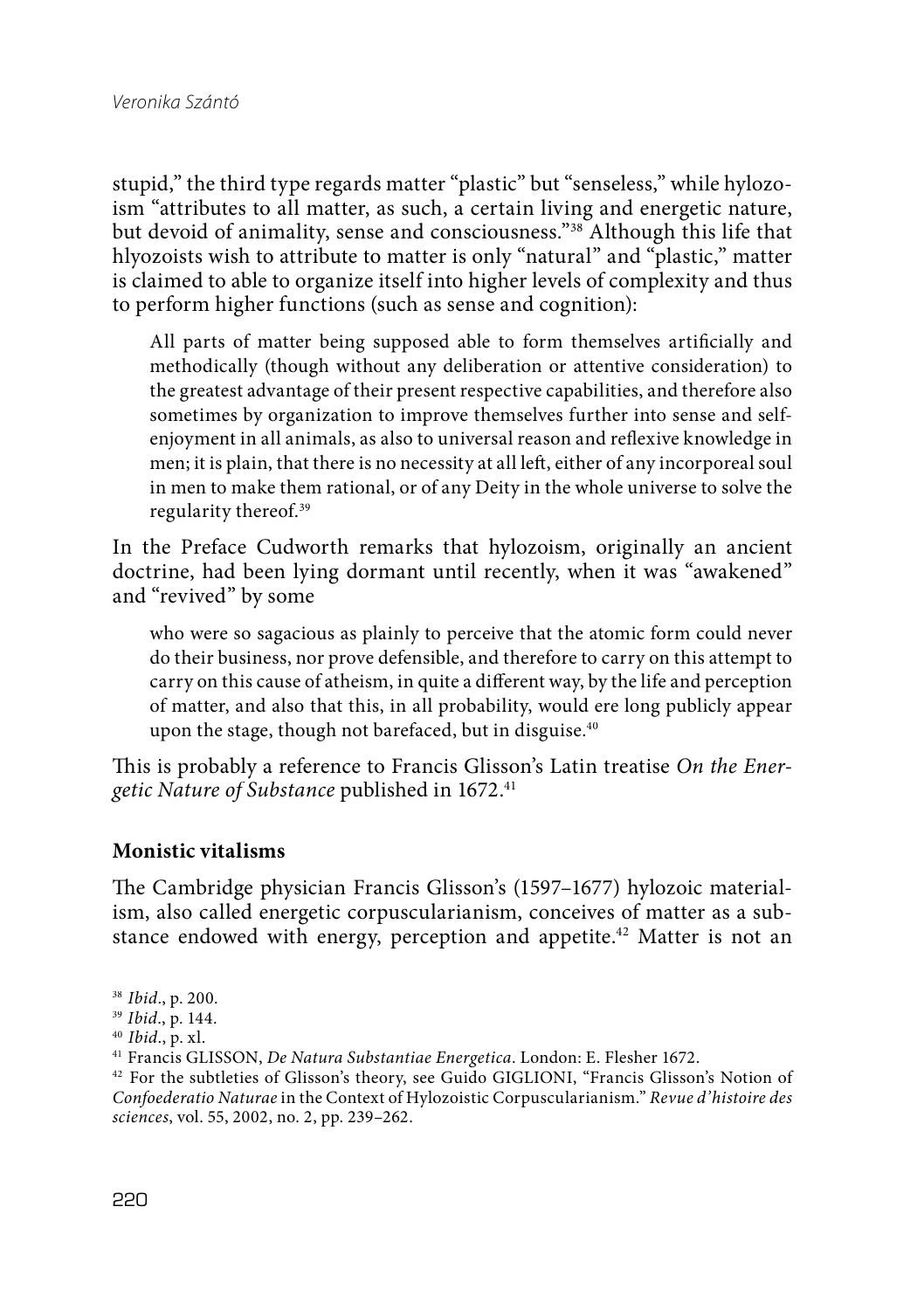aggregate of individual, active corpuscules or minima naturalia, but on the contrary, the disposition of the particles (which are to be conceived as clots of energy) are derivative of the general energetic nature of the material substance, and even the identity of the minima depends on their broader material context.43 Natural things as individuals come into existence by a process of self-confederation during which particles perceived as immanent are incorporated while the rest is expelled. Self-confederation is an internally driven, perceptive and constitutive process. Matter can be organized into different levels of complexity, but as Guido Giglioni points out, although Glisson makes a distinction between "inorganic" (similaris) and "organized" (dissimilaris) matter, yet "natural perception – the source of all life and irritability in the body – is intrinsic in matter qua matter independently of its level of organization."44 Glisson's abstruse theory of energetic substance owes much to Tommaso Campanella and Jan Baptista van Helmont and is a late heir of Renaissance forms of pansensism. 45 Yet Glisson's theory was also inspired by empirical findings and physiological research. In fact, Glisson is credited with the discovery of living tissues' irritability, their capacity to respond to external stimuli without the mediation of the nervous system. $^{46}$ As he saw it, his natural philosophy could shed more light on his medical and physiological views, so much so that that he postponed the publication of his treatise on the motion of the intestines including his explication of irritability, until he devised his unique and original natural philosophy.

Although Glisson's idiosyncratic theory was not easily accessible even to the contemporaries due to its unusual ideas and highly technical language, it

<sup>43</sup> As Giglioni explains, "the smallest corpuscles resulting from a division could not be the same in a different division of the same compound: this is because the minima naturalia are not atoms, that is, discrete entities which are definite once and for all, nor are they particles which are obtained by dividing a compound into its possible smallest terms from the outside. Rather, they are so to speak temporary clots of vital energy, which shun further divisions since they perceive this as a danger for their identity." Ibid., p. 252.

<sup>44</sup> See Guido GIGLIONI, "Whatever Happened to Francis Glisson?" Albrecht Haller and the Fate of Eighteenth-Century Irritability." Science in Context, vol. 21, 2008, no. 4, pp. 1–29.

<sup>&</sup>lt;sup>45</sup> GIGLIONI, "Francis Glisson's Notion of Confoederatio Naturae," p. 241.

<sup>46</sup> See GIGLIONI, "Whatever Happened to Francis Glisson?" and John HENRY, "Medicine and Pneumatology: Richard Baxter, Henry More, and Francis Glisson's Treatise on the Energetic Nature of Substance." Medical History, vol. 31, 1987, no. 1, pp. 15-40. On page 22, Henry refers to Glisson's philosophy as materialistic vitalism. Walter Pagel traces Glisson's notion of irritability to Jan Baptista van Helmont and William Harvey, the latter of whom attributed to blood an intrinsic tendency to movement. See Walter PAGEL, Joan Baptista Van Helmont: Reformer of Science and Medicine. Cambridge – New York: Cambridge University Press 1982, pp. 120–123.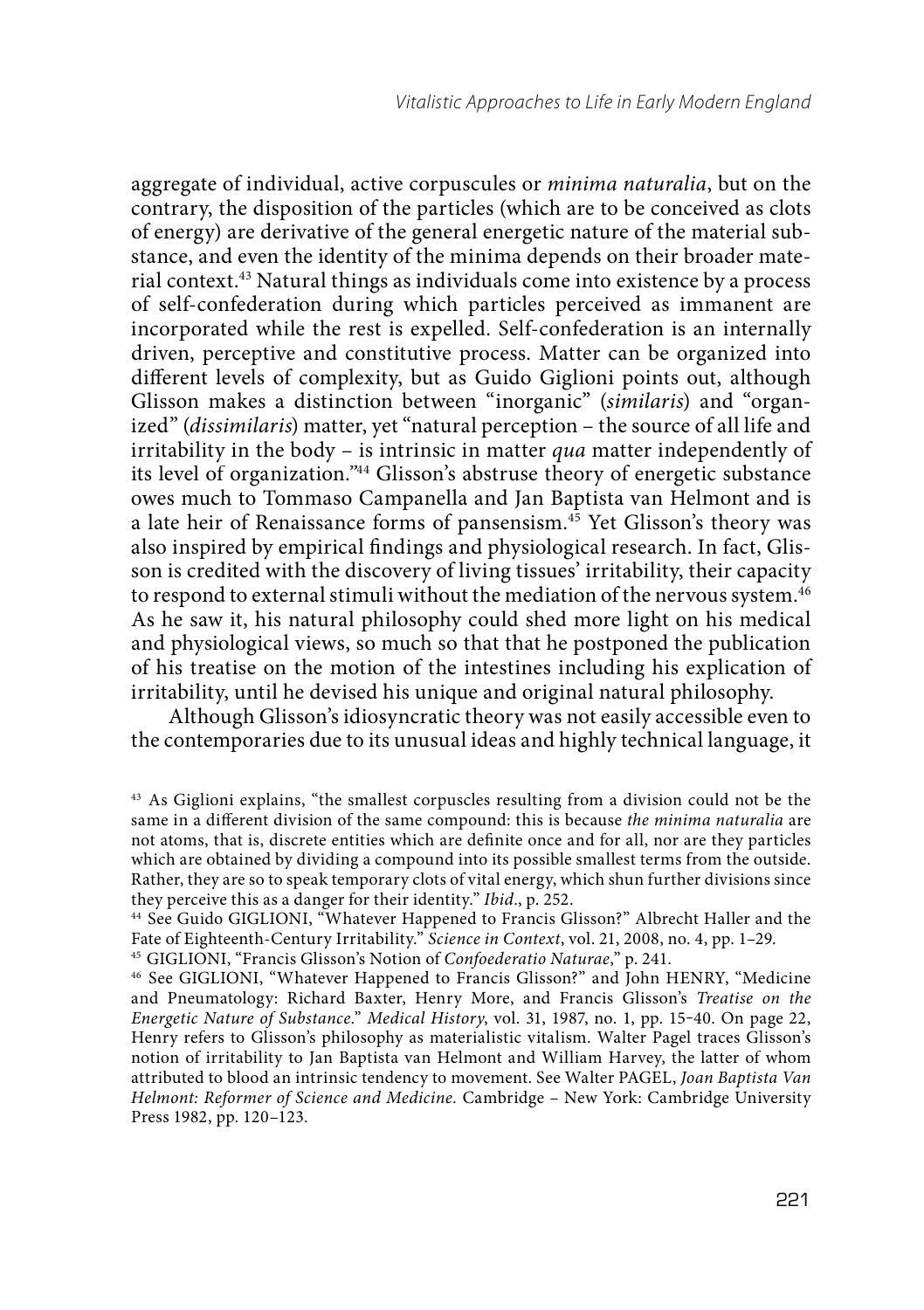found some sympathizers even outside the medical community. The Puritan theologian Richard Baxter (1615–1691) wrote commendably on Glisson's theory of the energetic nature of substance in the early 1680s, inducing Henry More's criticism, who in 1679 already had written a refutation of the physician's philosophy.<sup>47</sup> The details of the Baxter-More debate need not concern us here. Suffice it to say that the fundamental disagreement between the two men was of theological nature. Baxter endorsed a voluntaristic theology with an all-powerful God who was certainly able to attach vital properties to matter at will. As Baxter put it,

I confess I am too dull to be sure that God cannot endue matter itself with the formal virtue of Perception: That you say the Cartesians hold the contrary, and that your writings prove it, certifieth me not. [...] That Almighty God cannot make perceptive living Matter, and that by informing it without Mixture, I cannot prove, or I think you: Where is the Contradiction that makes it impossible?<sup>48</sup>

On the other hand, More, the life-long defender of rational theology tried to secure the neat conceptual and metaphysical distinction between matter and spirit with all his intellectual prowess, in order to refute materialism, which he, like his colleague Cudworth, regarded as the chief source of atheism.<sup>49</sup> To his chagrin, not all of his contemporaries did share his concerns, and the voluntarist theological stance enabled even grosser speculations. What if matter is not only capable of life but also of thought? The famous thought experiment was proposed in the fourth book of John Locke's Essay Concerning Human Understanding.<sup>50</sup> But even before that, a similar (but even bolder) notion had been put forward as one of the cornerstones of Margaret Cavendish's natural philosophy.

Margaret Cavendish (1623–1673), the eccentric wife of William Cavendish, the Duke of Newcastle, was one of the most thorough-going materialists of the seventeenth-century, surpassed perhaps only by Thomas Hobbes, who came to the conclusion that even God is corporeal. Cavendish maintains

<sup>47</sup> More's treatise against Glisson and Spinoza was published in 1679, titled Ad V.C. epistola altera in Opera Omnia, his collected works in Latin translation. The treatise and the debate with Baxter are discussed in HENRY, "Medicine and Pneumatology."

48 As cited in HENRY, "Medicine and Pneumatology," p. 36.

 $50$  On Locke's idea and its subsequent history, see John W. YOLTON, Thinking Matter: Materialism in Eighteenth-Century Britain. Minneapolis: University of Minnesota Press 1983.

<sup>&</sup>lt;sup>49</sup> As More famously declared in the last sentence of his An Antidote Against Atheism: "No Spirit, no God" (Henry MORE, An Antidote Against Atheism. 2nd edition. London: J. Flesher 1655, p. 278).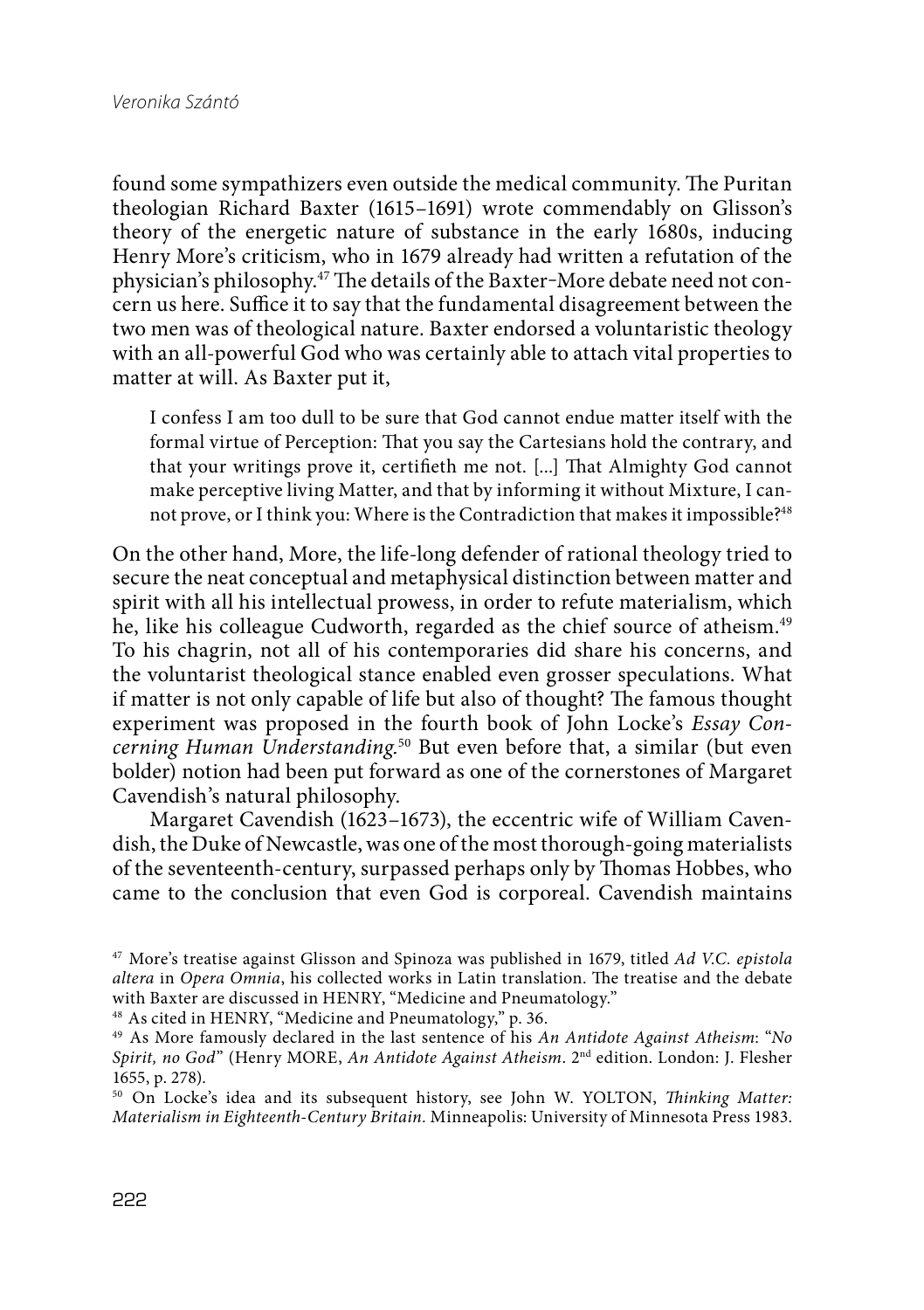that God is immaterial and omnipotent but he is infinitely beyond nature. His existence is known by all creatures but his attributes are incomprehensible to them.51 Apart from God, everything is material.

In her first published writing, Poems and Fancies (1653) partly written in verse form, Cavendish expounded an atomist natural philosophy. Atoms moving in space make up the world by themselves:

Small Atomes of themselves a World may make, As being subtle, and of every shape; And as they dance about, they places finde, Such Formes as best agree, make every kind.<sup>52</sup>

But not only physical objects, but also vital and mental phenomena are produced by atoms:

Thus Life and Death, and young and old, Are, as the several Atomes hold. So wit, and Understanding in the Braine, Are as the several Atomes reigne: And Dispositions good, or ill, Are as the several Atomes still. And every Passion which doth rise Is as the several Atomes lies [sic!].<sup>53</sup>

The construction of the world by the atoms is a spontaneous process which unfolds without the supervision of any external governing principle. We do not learn much about how the construction of the physical world actually takes place, but Cavendish hints at a possible mechanism which includes a "natural selection" of fit atoms, that is, of particles with fitting size and shape.

For when we build of Brick or Stone, We lay them even, every one by one: And when we finde a gap that's big, or small, We seek out stones to fit that place whitall. [...] For when not fit, too big, or little be,

<sup>&</sup>lt;sup>51</sup> Margaret CAVENDISH, Observations Upon Experimental Philosophy. Ed. Eileen O'Neill. Cambridge: Cambridge University Press 2001, p. 38.

<sup>52</sup> Margaret CAVENDISH, Poems and Fanices. London: s.n. 1653, p. 5.

<sup>53</sup> Ibid., p. 16.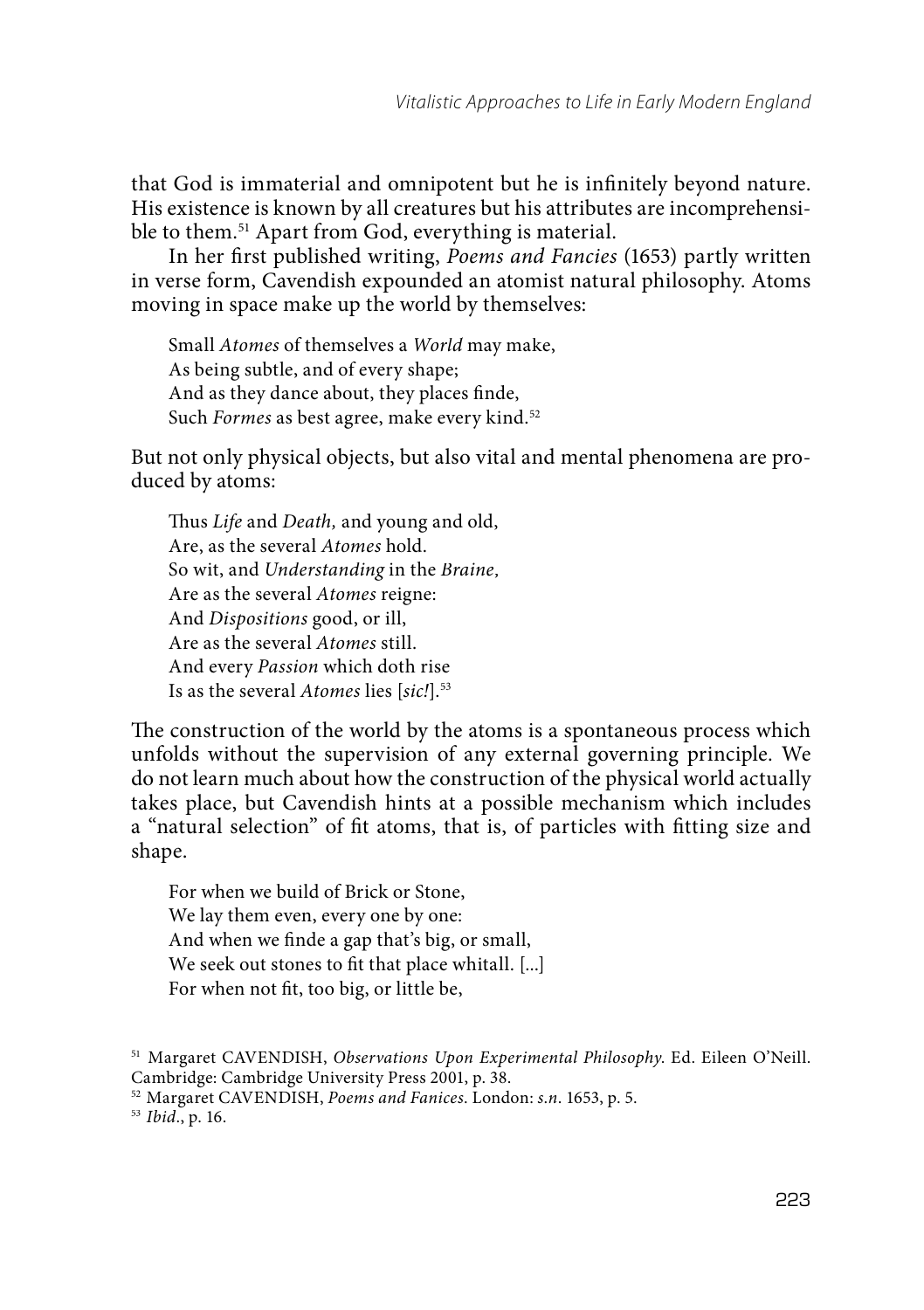They [the atoms] fall away, and cannot stay, we see [...] Thus by their severall Motions, and their Formes, As severall work-men serve each others turnes, And thus, by chance, may a New World create  $[...]^{54}$ 

Cavendish, however, experimented with different sorts of materialism at the same time because in the same year she published another work, Philosophical Fanices (1653) which already contained the elements of her vitalistic materialism that she would elaborate in the following years. Her final endorsement of vitalism at the expense of mechanistic atomism is not unrelated to her dissatisfaction with the explanation how "wandering and straggling" atoms moving independently in space are able to bring forth an apparently ordered universe. As she remarks in her Observations Upon Experimental Philosophy (1666),

[n]either would [nature] be able to rule those wandering and straggling atoms, because they are not parts of her body, but each is a single body by itself, having no dependence upon each other. If there should be a composition of atoms, it would not be a body made of parts, but of so many entire single bodies, meeting together as a swarm of bees.<sup>55</sup>

Independent atoms are only able to compose heaps of atoms, because they necessarily retain their individuality. Cavendish realizes that in her housebuilding metaphor is inappropriate so long as the roles of the designer, the bricklayers and the bricks are all on the same level:

in the exstruction of a house there is first required an architect or surveyor, who orders and designs a building, and puts the labourers to work; next the labourers or workmen themselves, and lastly the materials of which the house is built <sup>56</sup>

These roles are assigned to the rational, sensitive and inanimate matter, respectively. Every portion of matter, however small, is composed of these three sorts of elements: "there is such a commixture of animate and inanimate matter, that no particle in nature can be conceived or imagined, which is not composed of animate matter, as well as of inanimate."<sup>57</sup> Rational mat-

<sup>54</sup> Ibid., pp. 5–6.

<sup>55</sup> CAVENDISH, Observations upon Experimental Philosophy, p. 129.

<sup>56</sup> Ibid., p. 24.

<sup>57</sup> Ibid., p. 158.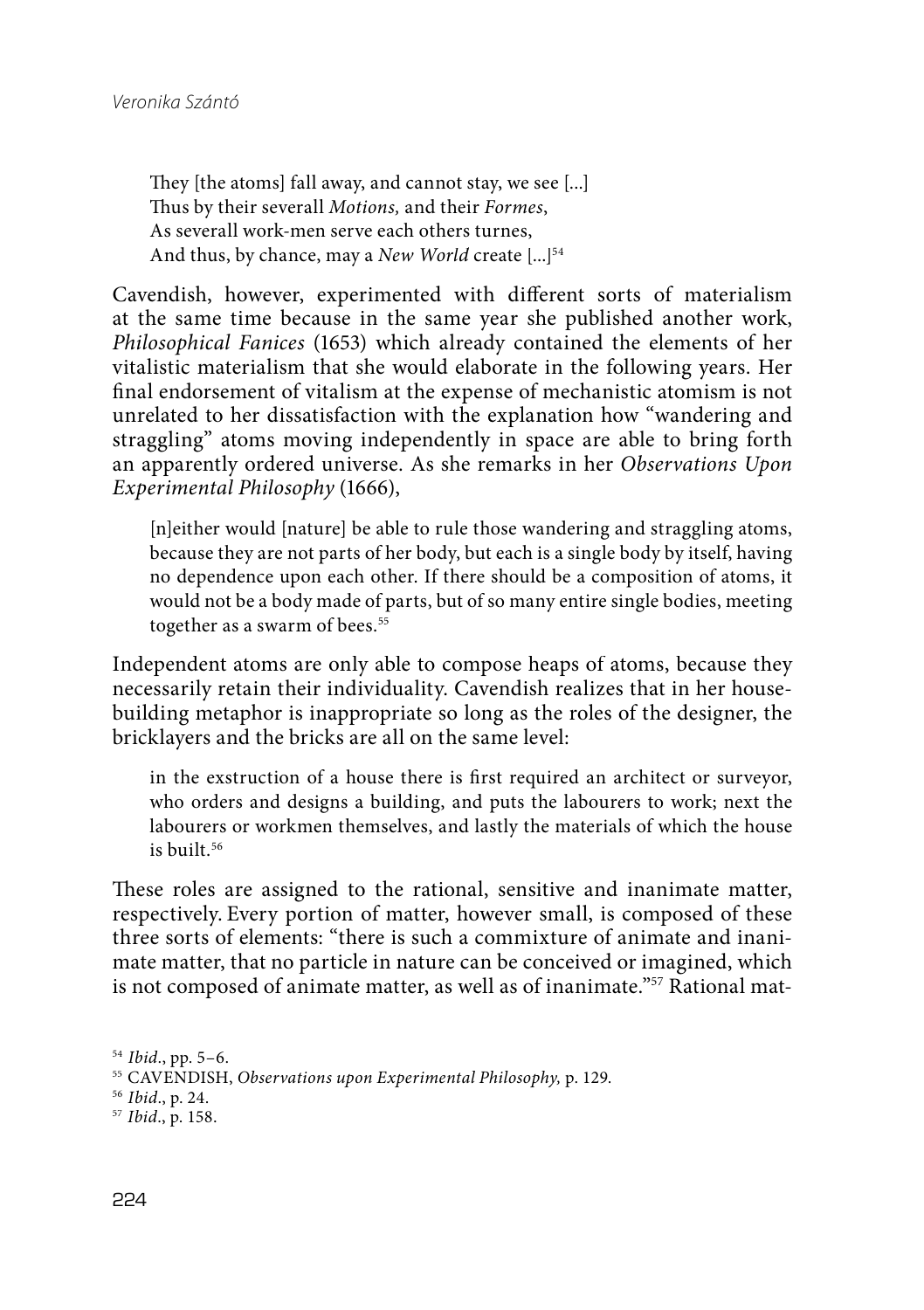ter and sensitive matter are animate, that is, they are active and capable of self-movement. Inanimate matter is not self-moving, but it also has life and knowledge. Thus for Cavendish life is just as an essential and irreducible property of matter as for Glisson. But according to Cavendish, matter is also inherently cogitative and this seems to be a more fundamental property of matter than life. For Cavendish, cognition is the most fundamental manifestation of life. On this account one may say that Cavendish promotes a panpsychist form of vitalism.58

As to what she meant by the life of matter is not altogether clear. In her Grounds of Natural Philosophy (1668) she says that "all the Parts of Nature have Life and Knowledg; but, all the Parts have not Active Life and perceptive Knowledg, but onely the Rational and the Sensitive."59 Life cannot be identical with self-movement because inanimate matter, by definition, is incapable of movement by itself yet it is said to be alive no less than the animate parts. Cavendish often and unanimously declares that even the inanimate matter has life, although at one place she attributes life specifically to the sensitive part. 60 It clear that it is on account of self-knowledge and self-sensibility that she attributes life to inanimate matter: "the inanimate part of matter may have life, according as it hath sense and knowledge; but not such a life as the animate part of matter has, that is, an active life"<sup>61</sup> – that kind of life is dependent on self-motion. Perhaps today we would say that inanimate matter is self-conscious and has knowledge of its own internal state, though it lacks knowledge of its external environment and the capability to organize itself.

Cavendish famously banished immaterial substance from nature and thus from natural philosophy:

Nature is purely corporeal or material, and there is nothing that belongs to, or is a part of nature, which is not corporeal; so that natural and material, or corporeal, are one and the same; and therefore spiritual beings, non-beings,

<sup>58</sup> In one clear formulation of this view Cavendish writes "I believe there is sense and reason, or sensitive and rational knowledge, not only in all creatures, but in every part of every particular creature." Ibid., p. 151.

<sup>&</sup>lt;sup>59</sup> Margaret CAVENDISH, *The Grounds of Natural Philosophy*. London: A. Maxwell 1668, p. 6. <sup>60</sup> In her novel *The Blazing World*, Cavendish writes: "The sensitive [matter] is the life, the rational the soul, and the inanimate part, the body of infinite nature." Margaret CAVENDISH, "The Blazing World." In: Political Writings. Ed. Susan James. Cambridge: Cambridge University Press 2001, p. 63 (1-109).

<sup>61</sup> CAVENDISH, Observations upon Experimental Philosophy, p. 157.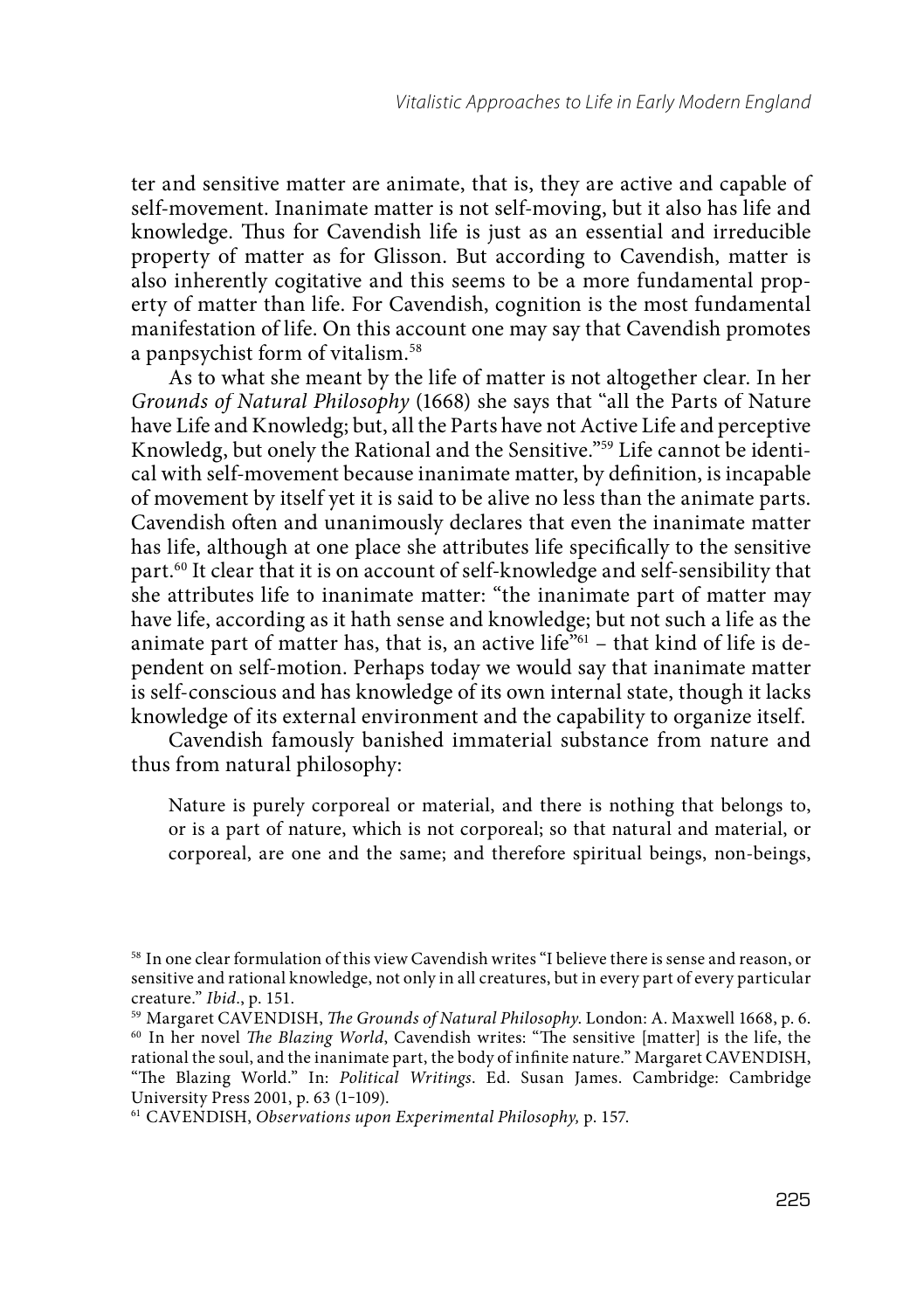mixt-beings, and whatsoever distinctions the learned do make, are no ways belonging to nature. 62

In her fiction she treated the subject with more liberty and afforded herself the boldness to turn the venerable concept of immaterial spirits on its head and ridicule it. In her philosophical novel, *The Blazing World* she says of immaterial spirits, or more precisely, the immaterial spirits themselves confess to the protagonist, the Empress, that "natural material bodies give spirits motion; for we spirits, being incorporeal, have no motion but from our corporeal vehicles so that we move by the help of our bodies, and not the bodies by the help of us."63 We also learn about them that "soul has motion from the body, as the moon has light from the sun."64 Cavendish's immaterial spirits are so far from being animating principles that they themselves are dependent on matter for their movement. But this is no wonder, because they have "a great affinity with non-beings."<sup>65</sup> For Cavendish, the only suitable place for immaterial spirits was her "work of fancy," not her "serious philosophical contemplations."66

 Cavendish was not the only female philosopher who found immaterial spirits unappealing and opted for a monistic vitalism. Lady Anne Conway (1631–1679), the bright private pupil of Henry More and his life-long friend, also found spirits ill-equipped to fulfil the role her mentor would have assigned to them.67 According to her, the penetrable immaterial substance is as ineffective in moving the body as the wind to move a ship equipped with a net-like sail: due to their penetrability spirits would slip through the body without any resistance and thus without power. Conway criticized the vital congruity or affinity of body and spirit, complaining that if body is totally inanimate and spirit is animated, there cannot be real congruity between them, nor is it clear why would active, self-moving spirits need corporeal

<sup>62</sup> Ibid., p. 137.

- <sup>63</sup> CAVENDISH, "The Blazing World," p. 55.
- <sup>64</sup> Ibid., p. 63.
- <sup>65</sup>Ibid., p. 38.
- <sup>66</sup> Ibid., p. 5.

67 On Cavendish and Conway, see Sarah HUTTON, "Anne Conway, Margaret Cavendish, and Seventeenth-Century Scientific Thought." In: HUNTER, L. - HUTTON, S. (eds.): Women, Science and Medicine 1500-1700. Mothers and Sisters of the Royal Society. Stroud: Allan Sutton 1997, pp. 218–234. Henry More and Conway's remarkable friendship lasted until her untimely death despite their diverging philosophical views and her conversion to Quakerism.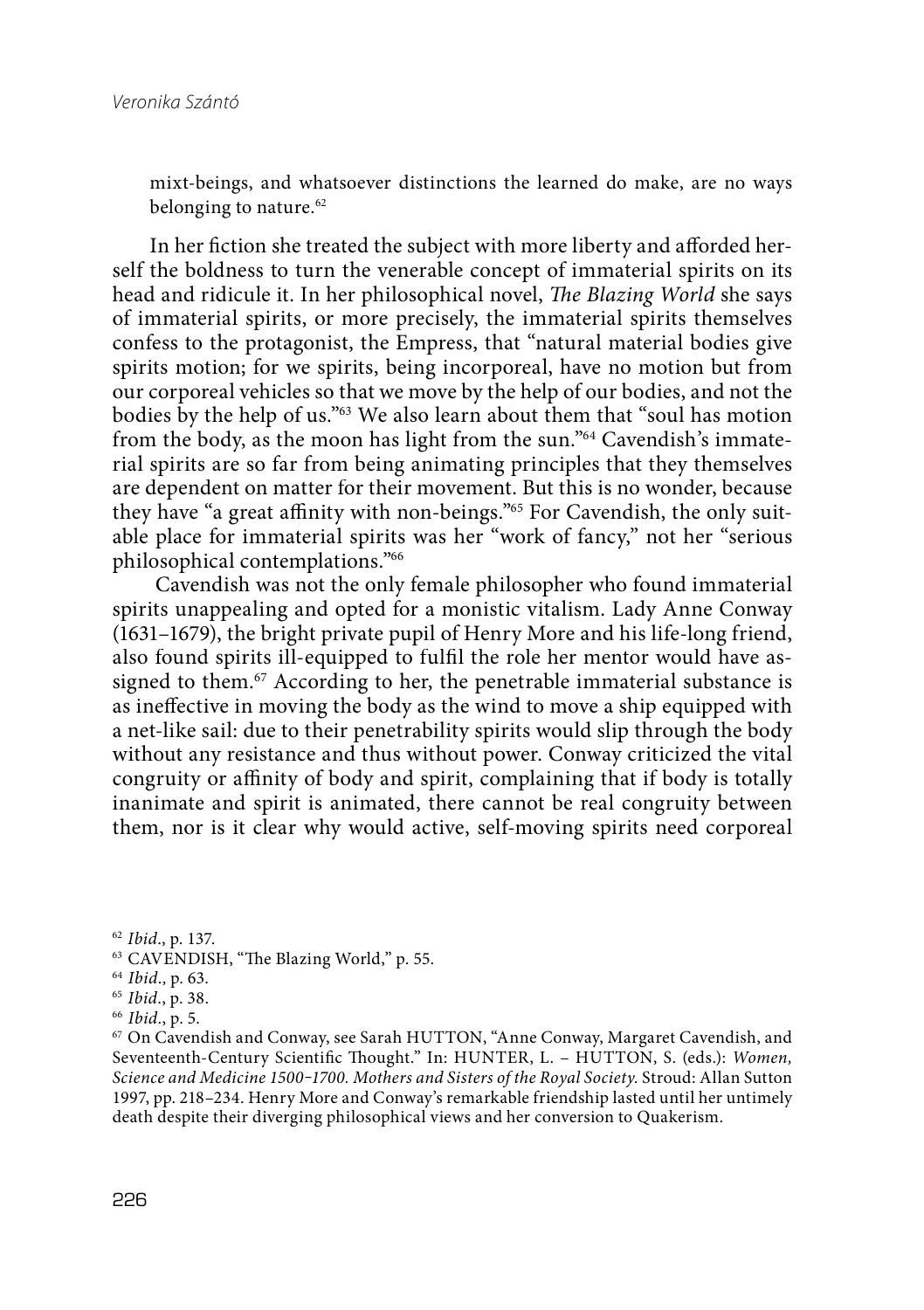structures to perform their operations.<sup>68</sup> Her own solution was that spirit and body were substantially the same after all:

Truly, every body is a spirit and it differs from a spirit only insofar as it is darker. Therefore the crasser it becomes, the more it is removed from the condition of spirit. Consequently, the difference is only modal and incremental, not essential and substantial. 69

And again, "spirit and body are of one original nature and substance, and that body is nothing but fixed and condensed spirit, and spirit nothing but volatile body or body made subtle."70 Conway here seems to ascribe the functions traditionally attributed to immaterial substances to subtilized matter, which (as we have already seen) will be around the end of the century criticized by Grew and associated by him to Descartes and Willis. Conway, for her part, foresaw possible accusations of Cartesianism and declared that her doctrine is "so far from being Cartesianism in a new guise that it can more truly be called anti-Cartesianism."71 Indeed, while (in a manner not unlike More) she acknowledged that Descartes ingeniously accounted for some mechanical processes, she hastened to add that in nature

there are many operations that are far more than merely mechanical. Nature is not simply an organic body like a clock, which has no vital principle of motion in it; but it is a living body which has life and perception, which are much more exalted than a mere mechanism or mechanical motion.<sup>72</sup>

Conway complains that Hobbes and Descartes did not go "beyond the husk and shell."73 According to her, there are much more exalted attributes of the extended spiritual-material substance among which she includes "life," and "the capacity for every kind of feeling and perception, or knowledge, even love, all power and virtue, joy and fruition, which the noblest creatures

<sup>&</sup>lt;sup>68</sup> Anne CONWAY, *The Principles of the Most Ancient and Modern Philosophy*. Cambridge: Cambridge University Press 1996, pp. 56ff. This book, Conway's only known work, was published posthumously in 1690 in Latin translation. Conway's original English text no longer exists.

<sup>69</sup>Ibid., pp. 39–40.

<sup>70</sup> Ibid., p. 61.

<sup>71</sup> Ibid., p. 64.

 $72$  Ibid.

<sup>73</sup> Ibid., p. 66.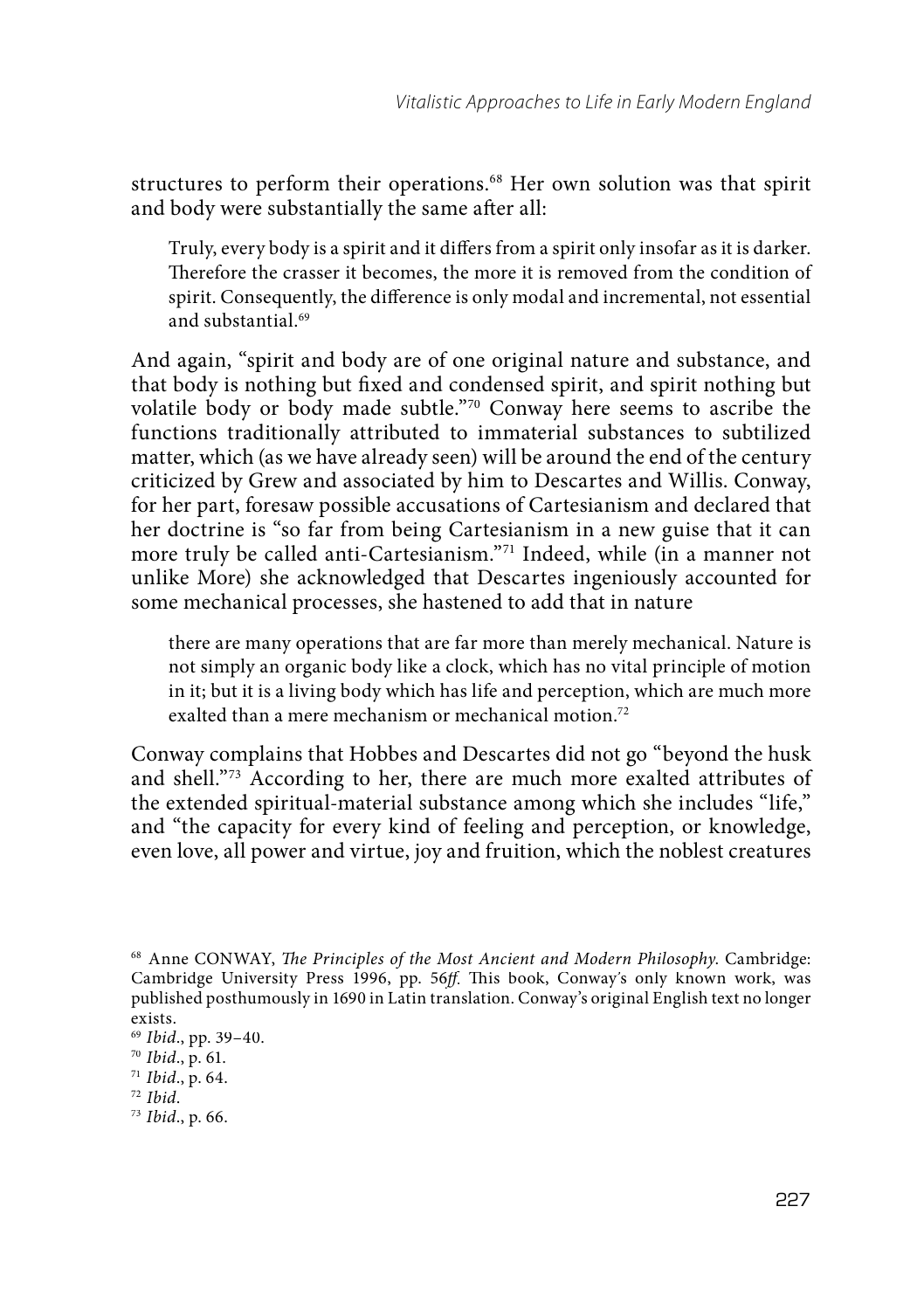have or can have, even the vilest and most contemptible."<sup>74</sup> Thus Conway's universe was just as replete with, or full of, life as that of More. Both of them regarded substances as extended, and More's characterization of spirit often bordered on materialism. Indeed, as Sarah Hutton interprets the disciple's attitude towards her master's teaching, the arguments raised by Conway against More "are directed chiefly at his attempt to superimpose dualism on to his well-founded monistic intuition that body and spirit are both res extensae (extended things)."75

However, Conway could have been inspired by her mentor by an even more direct way. As I have mentioned above, early in his career, in his Platonic poems More endorsed a specific Neo-Platonism, in which the different ontological levels emanate from God but in a sense they share essential properties with him. This fundamentally divine origin manifests itself in the fact that even matter possesses remnants of the vital life of God: "I nere ment / to grant that there is any such thing existent / as a mere body: For all's life, all spright."<sup>76</sup> The ultimate particles of matter, at the very base of the ontological ladder are still vital in a sense, albeit devoid of formative, perceptive or cognitive power. As he explicated in his prose commentary on his poems:

These be an infinite number of vitall Atoms that may be wakened into divers tinctures, or energies, into Fiery, Watery, Earthy, &c. [...] These be the last projections of life from the soul of the world; and are act or form though debil or indifferent; like that which they call the first matter. But they are not merely passive, but meet their information half way, as I may so speak. [...] These be the reall matter of which all supposed bodies are compounded, and this matter (as I said) is form and life, so that all is life and form what ever is in the world.<sup>77</sup>

As Jasper Reid explains, in More's system based on divine emanation "nothing could be *utterly* unlike its source."<sup>78</sup> A totally inert and passive

 $74$  Ibid. These remarks gain their true significance in the full context of the Christian-Kabbalistic soteriology of Conway's system.

<sup>75</sup> Sarah HUTTON, Anne Conway: A Woman Philosopher. Cambridge: Cambridge University Press 2004, p. 89.

 $76$  Henry MORE, The Complete Poems of Dr. Henry More. Edinburgh: Edinburgh University Press 1878, p. 114.

<sup>77</sup> Ibid., p. 160.

<sup>&</sup>lt;sup>78</sup> REID, *The Metaphysics of Henry More*, p. 245. In his famous correspondence with Descartes at the end of the 1640s, More describes matter in the same vein: "And, in fact, all that is called 'body' is really a stupefied and sottish life, inasmuch as, though it has neither sensation nor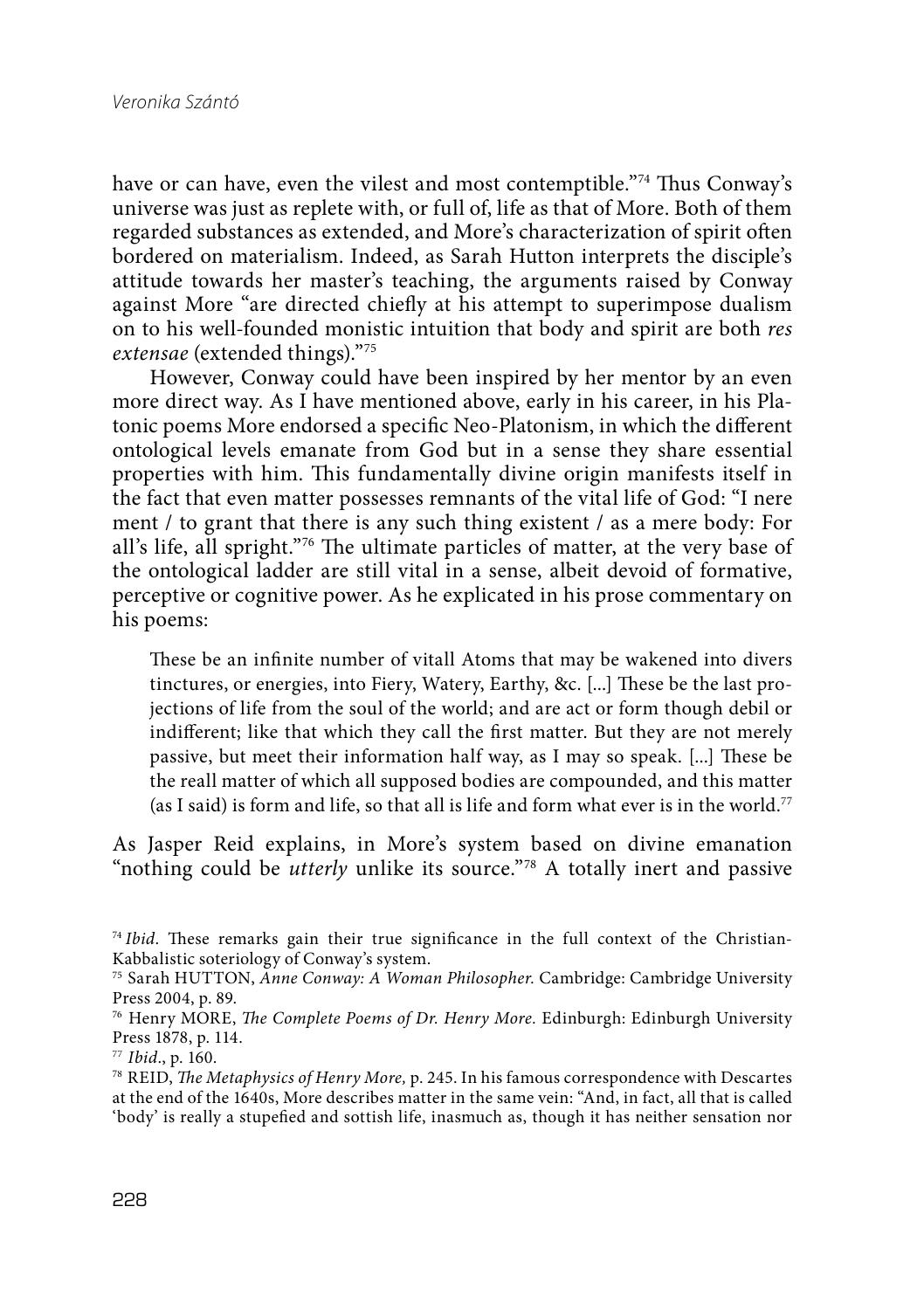matter would be, however, really *utterly* different from God. Interestingly, decades later Conway would argue along similar lines: she rejects the notion of a totally inert matter on the account that it does not share anything in common with God: "Since dead matter does not share any of the communicable attributes of God, one must then to conclude that dead matter is a non-being, a vain fiction and a Chimera, and an impossible thing."<sup>79</sup> Thus More's youthful notion of active matter came back to haunt him in his old day in the shape of his favourite disciple's philosophy. It might have been for him intellectually and personally disturbing, but to posterity it points to an important lesson: that the boundary between inert matter and active matter, a thoroughgoing materialism and spiritualism which for More and his kin made all the difference between true religion and atheism, between a divinely ordered providential universe and a chaotic rambling of material particles, was much more precarious and uncertain than they sought to present it to their audiences with all their eloquence and intellectual effort.

### **Conclusion**

The fate and fortune of vitalism waxed and waned after the seventeenthcentury, but the kind of universal or cosmic vitalism was henceforward clearly on the decline. Ku-Ming Chang argues that at the turn of the century Georg Ernst Stahl "articulated a vitalism of a new age," and that after him "vitalists never reclaimed the inorganic world as their territory" and vitalism was thereafter "confined to the life sciences."<sup>80</sup> Although Stahl was in dialogue and in opposition first and foremost with the alchemical and medical vitalism that remained outside the scope of the present study, and to the decline of the types vitalism I discussed contributed different factors as well (such as the Lockean scepticism concerning the real essence of substances and the epistemological turn of philosophy), it is still important to note that at this point the science of matter and the science of life parted ways. As Canguilhem declared, the "the philosophically inexcusable fault" of (classical) vitalism lies in its restraint from the incorporation of the whole realm of nature. At least mechanists were honest imperialists who invaded both the inorganic and the organic world. According to Canguilhem,

animadversion, it constitutes the last and faintest shadow and image of the divine essence, which I take to be the most perfect life." As cited in ibid., p. 247.

<sup>&</sup>lt;sup>79</sup> CONWAY, The Principles of the Most Ancient and Modern Philosophy, p. 46.

<sup>80</sup> Ku-Ming Kevin CHANG, "Reconsidering the Place of Vitalism in Early Modern Chymistry." Isis, vol. 102, 2011, no. 2, pp. 327–328 (322–329).